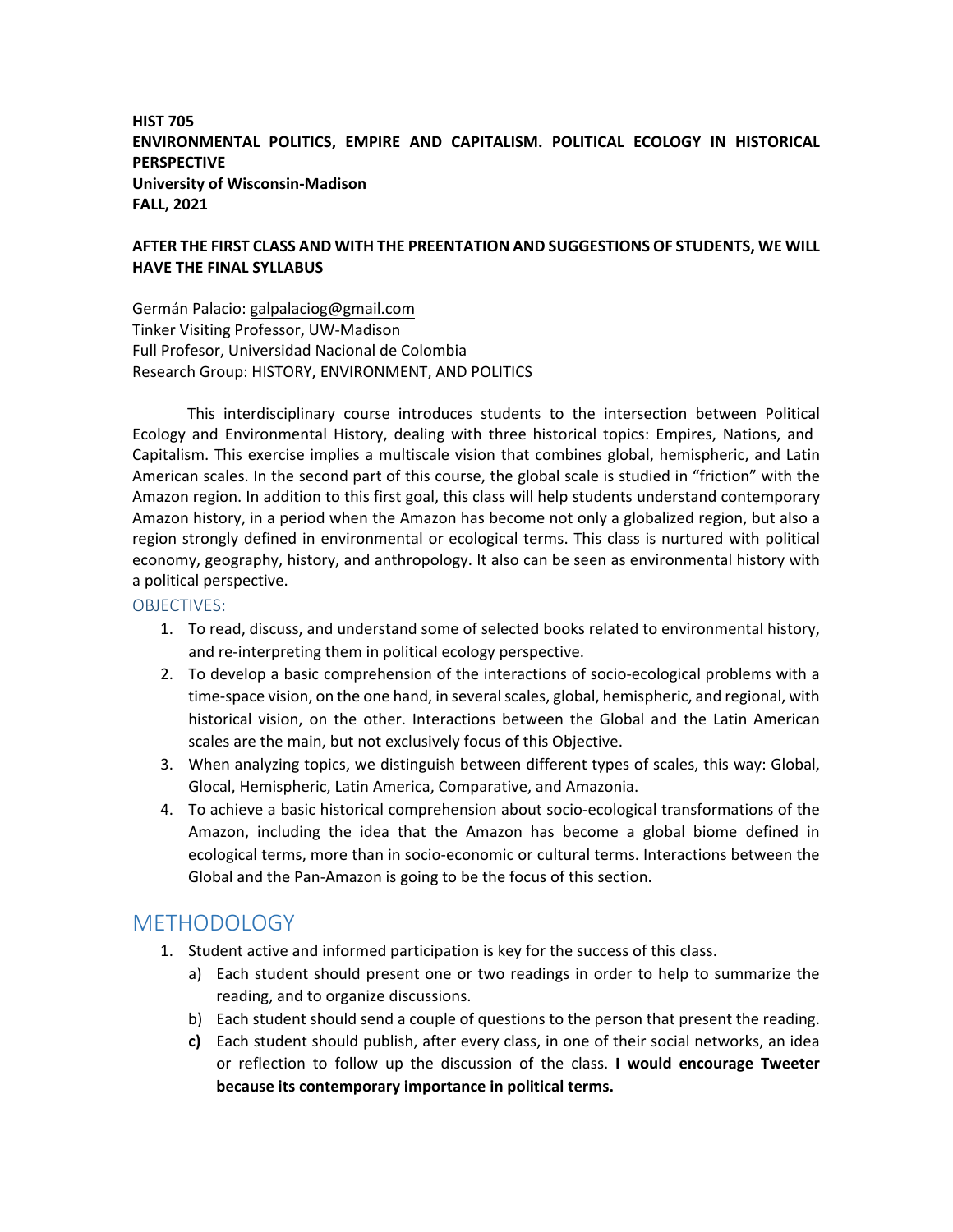- d) The professor should orient, and moderate discussions, and help students to organize the context of the readings. Occasionally, when it is needed, the professor will provide background and context of the session the class is going to undertake.
- e) There are no bad ideas, but ideas should be related to readings for the class or related to the class. They should not be just opinions at random. Students are encouraged to, respectfully, present their ideas, questions, and engage in controversies, if necessary.
- 2. Several authors of the readings are going to be invited, and should engage in a conversation with comments and questions from all participants.
- 3. Students are encouraged to watch some movies, mainly related to Amazon history. During this semester, collectively, this class should build a list of movies about political ecology in historical perspective, and about Amazonia.

| <b>SESIONS/SCALE</b> | <b>READINGS</b>               | <b>ACTIVITY</b>     | <b>RESPONSIBLES</b>   | <b>ASSIG</b>     | <b>DATES</b> |
|----------------------|-------------------------------|---------------------|-----------------------|------------------|--------------|
|                      |                               |                     |                       | <b>MENT</b>      |              |
| 1. SESSION           | PROGRAM                       | <b>PROGRAM</b>      | Professor:            | <b>Readings:</b> | <b>First</b> |
|                      | <b>PRESENTATIO</b>            | <b>PRESENTATIO</b>  | the<br>presents       | Program,         | Week         |
|                      | N                             | N                   | program,<br>and       | and              | Sept         |
|                      | Palacio,                      |                     | offer<br>context,     | Article          |              |
|                      | Germán                        | <b>Collective</b>   | ideas and answers     | Germán           |              |
|                      | "An<br>Palacio.               | Conversation.       | about<br>the          | Palacio          |              |
|                      | eco-political                 | Suggestions,        | program.              |                  |              |
|                      | vision for an<br>environmenta | questions,          | <b>Students</b><br>in |                  |              |
|                      | history:                      | agreements.         | make<br>general,      |                  |              |
|                      | Toward<br>a                   | Anglo and Latin     | questions<br>and,     |                  |              |
|                      | Latin                         | America: Two        | suggestions.          |                  |              |
|                      | American and                  | worlds apart or     |                       |                  |              |
|                      | North                         | complementar        |                       |                  |              |
|                      | American<br>research          | and<br>y            |                       |                  |              |
|                      | partnership."                 | intertwined         |                       |                  |              |
|                      |                               | history?<br>How     |                       |                  |              |
|                      |                               | and why could       |                       |                  |              |
|                      |                               | useful to<br>be     |                       |                  |              |
|                      |                               | think about a       |                       |                  |              |
|                      |                               | Latin American      |                       |                  |              |
|                      |                               | <b>North</b><br>and |                       |                  |              |
|                      |                               | American            |                       |                  |              |
|                      |                               | research            |                       |                  |              |
|                      |                               | partnership?        |                       |                  |              |
| 2. SESSION           | <b>Alfred</b>                 | Debate:             | One<br>student        | One/Two          | Secon        |
|                      | Crosby:                       | Imperialism: A      | main<br>presents      | written          | d            |
| <b>SCALE: GLOBAL</b> | Ecological                    | political<br>or     | ideas<br>the<br>on    | <b>Question</b>  | <b>Week</b>  |
|                      | <b>Imperialism</b>            | ecological          | reading<br>in         | prior<br>to      | Sept         |
|                      |                               | concept?<br>Or,     | between 5 to 7        | the              |              |
|                      |                               | when ecology        | slides, in<br>Power   | session.         |              |

# **SCHEDULE**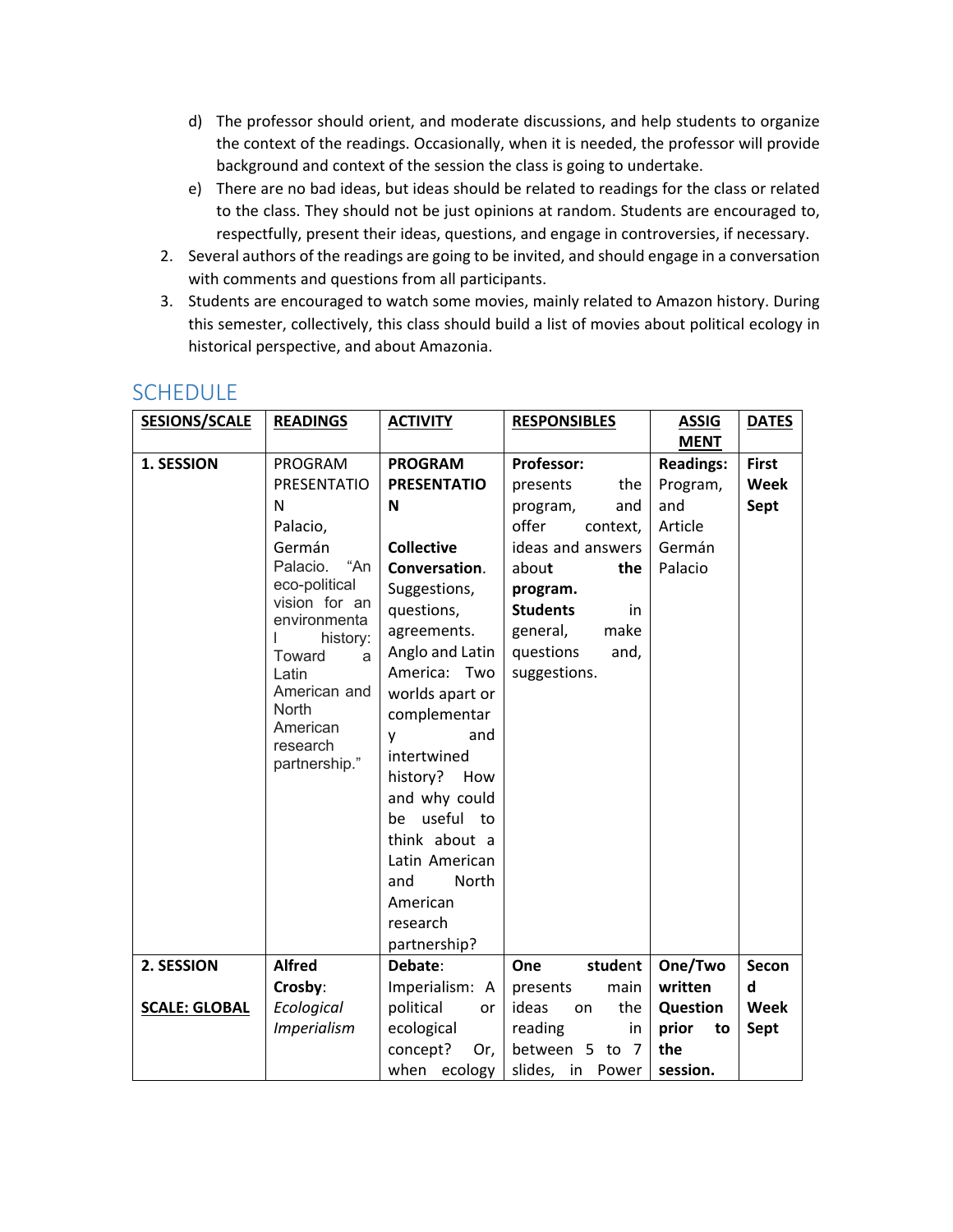|                      |                      | became           | format<br>Point         |                 |              |
|----------------------|----------------------|------------------|-------------------------|-----------------|--------------|
|                      |                      | political.       | (suggested).            |                 |              |
|                      |                      |                  | All the students        |                 |              |
|                      |                      |                  | prepare<br>and          |                 |              |
|                      |                      |                  | present 1 written       |                 |              |
|                      |                      |                  |                         |                 |              |
|                      |                      |                  | question, and they      |                 |              |
|                      |                      |                  | are responsibly for     |                 |              |
|                      |                      |                  | inspiring<br>an<br>or   |                 |              |
|                      |                      |                  | animate<br>a            |                 |              |
|                      |                      |                  | Discussion.             |                 |              |
|                      |                      |                  | Professor               |                 |              |
|                      |                      |                  | Moderates<br>the        |                 |              |
|                      |                      |                  | debate                  |                 |              |
| 3. SESSION           | <b>Robert</b>        |                  |                         |                 | <b>Third</b> |
|                      |                      | Debate:<br>How   | One<br>student          | One/Two         |              |
|                      | <b>The</b><br>Marks, | Imperialism: A   | main<br>presents        | Written         | Week         |
| <b>SCALE: GLOBAL</b> | Making of the        | political<br>or  | ideas<br>the<br>on      | <b>Question</b> | Sept         |
|                      | Modern               | ecological       | reading<br>in           | prior<br>to     |              |
|                      | World, fourth        | concept?<br>Or,  | between 5 to 7          | the             |              |
|                      | edition.             | when ecology     | slides<br>in<br>Power   | session         |              |
|                      |                      | became           | Point<br>format         |                 |              |
|                      |                      | political.       | (suggested).            |                 |              |
|                      |                      |                  | All the students        |                 |              |
|                      |                      |                  | make 1 written          |                 |              |
|                      |                      |                  |                         |                 |              |
|                      |                      |                  | question, and they      |                 |              |
|                      |                      |                  | are responsibly for     |                 |              |
|                      |                      |                  | inspiring<br>an<br>or   |                 |              |
|                      |                      |                  | animate<br>a            |                 |              |
|                      |                      |                  | Discussion.             |                 |              |
|                      |                      |                  | Professor               |                 |              |
|                      |                      |                  | <b>Moderates</b><br>the |                 |              |
|                      |                      |                  | debate.                 |                 |              |
| 4. SESSION           | Jason Moore:         | Debate:          | student<br>One          | One/Two         | Four         |
|                      |                      |                  |                         | Written         |              |
|                      | Capitalism in        | Capitalism:<br>a | main<br>presents        |                 | Week         |
| <b>SCALE: GLOBAL</b> | the Web of           | world            | ideas<br>the<br>on      | <b>Question</b> | Sept         |
|                      | Life                 | economy          | reading<br>in           | prior<br>to     |              |
|                      |                      | system or<br>a   | between 5 to 7          | the             |              |
|                      |                      | world ecology    | slides<br>in<br>Power   | session         |              |
|                      |                      | system?          | Point<br>format         |                 |              |
|                      |                      |                  | (suggested).            |                 |              |
|                      |                      |                  | All the students        |                 |              |
|                      |                      |                  | make 1 written          |                 |              |
|                      |                      |                  | question, and they      |                 |              |
|                      |                      |                  |                         |                 |              |
|                      |                      |                  | are responsibly for     |                 |              |
|                      |                      |                  | inspiring<br>an<br>or   |                 |              |
|                      |                      |                  | animate<br>a            |                 |              |
|                      |                      |                  | Discussion.             |                 |              |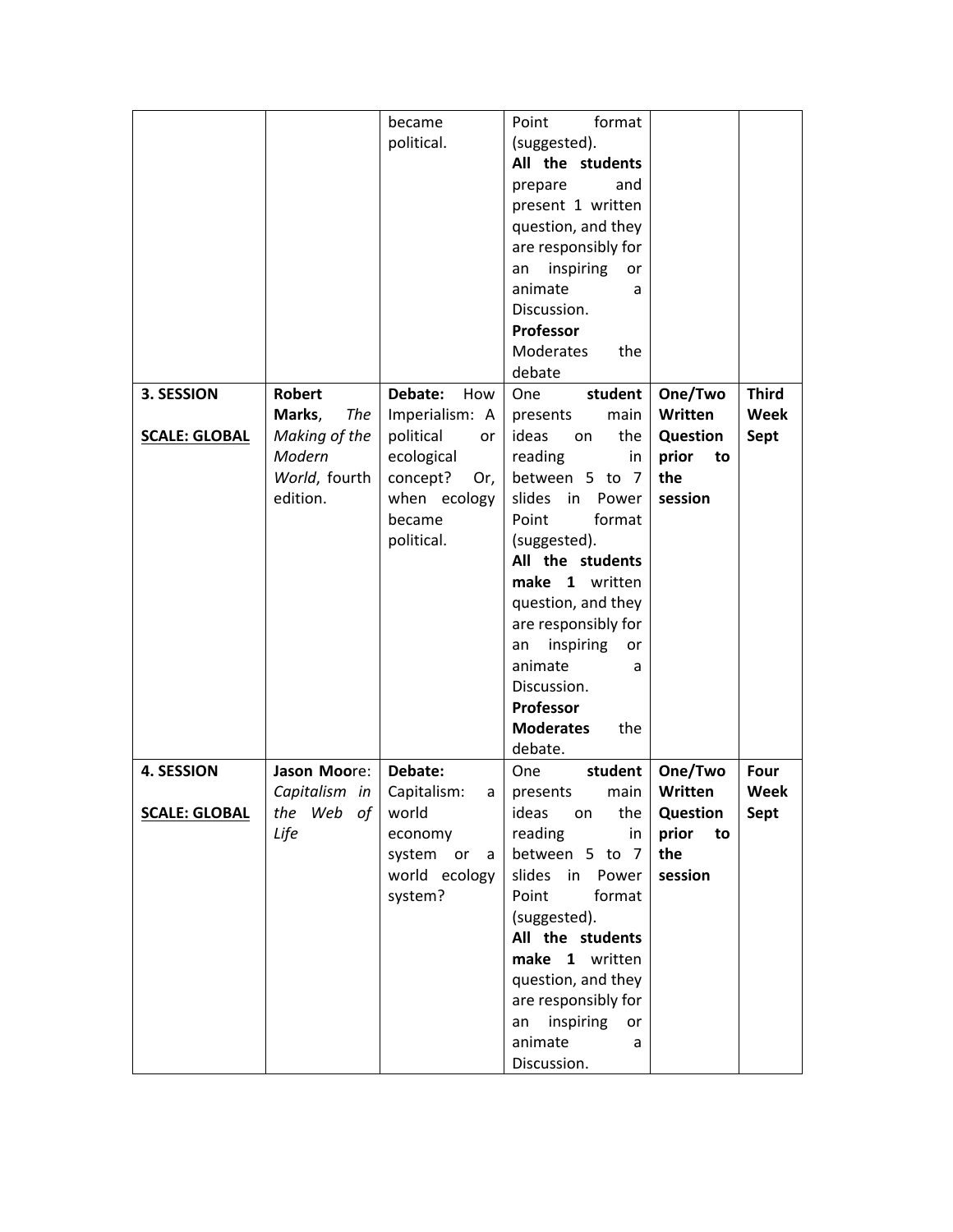| <b>5 SESSION</b><br><b>SCALE: GLOCAL</b>                      | German<br>Palacio,<br>Elizabeth                                                                                                                                                                                                                                                                                               | Outline<br>Presentation of<br>the Final Paper                                                                                                                                                | <b>Moderates</b><br>the<br>debate.<br>Students present<br>outlines of their<br>final paper                                                                                                                                                                                                                                                            | One/Two<br>Written<br>Question                                         | <b>First</b><br>Week<br>Oct             |
|---------------------------------------------------------------|-------------------------------------------------------------------------------------------------------------------------------------------------------------------------------------------------------------------------------------------------------------------------------------------------------------------------------|----------------------------------------------------------------------------------------------------------------------------------------------------------------------------------------------|-------------------------------------------------------------------------------------------------------------------------------------------------------------------------------------------------------------------------------------------------------------------------------------------------------------------------------------------------------|------------------------------------------------------------------------|-----------------------------------------|
|                                                               | Hennessy,<br><b>Alberto</b><br><b>Vargas</b>                                                                                                                                                                                                                                                                                  | Debate:<br>Climate<br>Change:<br>Geology<br>VS.<br>History                                                                                                                                   |                                                                                                                                                                                                                                                                                                                                                       | prior<br>to<br>the<br>session                                          |                                         |
| <b>6. SESSION</b><br><b>SCALE:</b><br><b>HEMISPHERIC</b>      | <b>Chris Boyer</b><br>Latin<br>American<br>Environment<br>al History<br>David Cook:<br><b>Born to Die</b>                                                                                                                                                                                                                     | Debate:<br>Diseases,<br>Conquest and<br>Politics:<br>the<br>Conquest<br>of <sub>1</sub><br>America<br>as<br>inspiration<br>to<br>understand<br>biopolitics<br>of <sub>l</sub><br>Coronavirus | student<br>One<br>main<br>presents<br>ideas<br>the<br>on<br>reading<br>in<br>between 5 to 7<br>slides<br>in<br>Power<br>Point<br>format<br>(suggested).<br>All the students<br>make 1 written<br>question, and they<br>are responsibly for<br>inspiring<br>an<br>or<br>animate<br>a<br>Discussion.<br>Professor<br><b>Moderates</b><br>the<br>debate. | One/Two<br>Written<br>Question<br><b>Prior</b><br>to<br>the<br>session | <b>Secon</b><br>d<br><b>Week</b><br>Oct |
| 7. SESSION<br><b>SCALE</b><br><b>LATIN</b><br><b>AMERICAN</b> | Soluri, John,<br>Claudia Leal,<br>and<br>José<br><b>Augusto</b><br>Pádua,<br>eds. A<br>living<br>past:<br>environmenta<br>I histories of<br>modern Latin<br>America.<br>Palacio,<br>Germán.<br>Palacio,<br>"ls<br>Germán.<br>there<br>any<br>Latin in the<br>Latin<br>American<br>Environmenta<br>History?<br>L<br><b>New</b> |                                                                                                                                                                                              |                                                                                                                                                                                                                                                                                                                                                       | <b>Book</b><br><b>Review</b>                                           | <b>Third</b><br>Week<br>Oct             |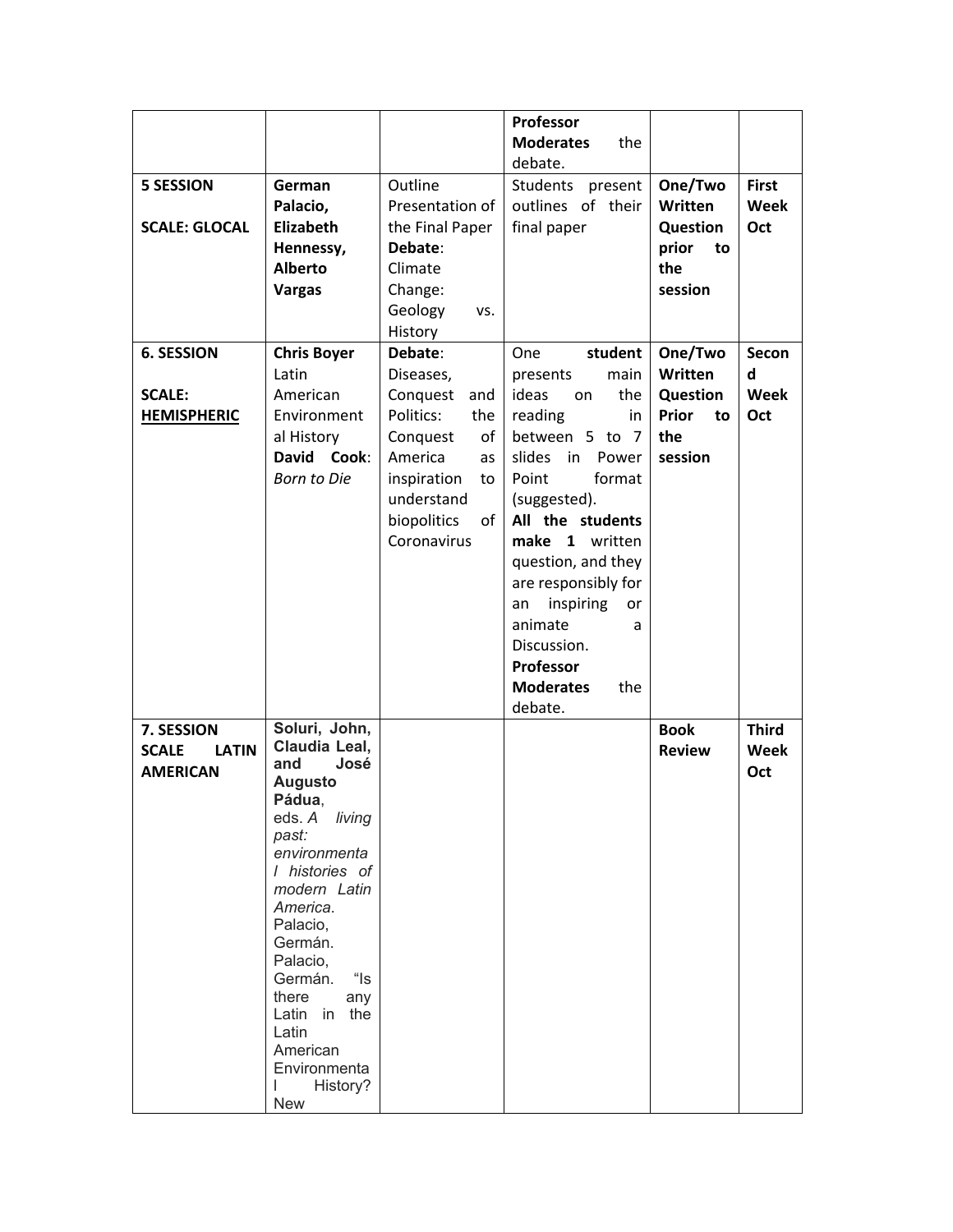|                               | challenges for       |                       |                       |                   |              |
|-------------------------------|----------------------|-----------------------|-----------------------|-------------------|--------------|
|                               | the                  |                       |                       |                   |              |
|                               | consolidation        |                       |                       |                   |              |
|                               | of a regional        |                       |                       |                   |              |
|                               | intellectual         |                       |                       |                   |              |
|                               | community."          |                       |                       |                   |              |
| 8. SESSION                    | Elizabeth            | <b>Debate: How is</b> | Author<br>Invited:    | <b>Book</b>       | <b>Fourt</b> |
|                               | Hennessy. On         | Conservation          | <b>Elizabeth</b>      | <b>Review</b>     | h            |
| <b>SCALE:</b><br><b>LATIN</b> | the Backs of         | related<br>to         | <b>Hennessy</b>       | The best          | Week         |
| <b>AMERICA</b>                | Tortoises:           | Colonialism?          | <b>Debate</b>         | review is         | Oct          |
|                               | Darwin, the          |                       |                       | going<br>to       |              |
|                               | Galapagos,           |                       |                       | send to be        |              |
|                               | and the Fate         |                       |                       | published         |              |
|                               | of<br>an             |                       |                       | in one of         |              |
|                               | Evolutionary         |                       |                       | the               |              |
|                               | Yale<br>Eden.        |                       |                       | following         |              |
|                               | University           |                       |                       | Journals:         |              |
|                               | Press, 2019.         |                       |                       | Mundo             |              |
|                               |                      |                       |                       | Amazónic          |              |
|                               |                      |                       |                       |                   |              |
|                               |                      |                       |                       | о.                |              |
|                               |                      |                       |                       | <b>Fronteiras</b> |              |
|                               |                      |                       |                       | Journal           |              |
|                               |                      |                       |                       | of Social,        |              |
|                               |                      |                       |                       | Technolo          |              |
|                               |                      |                       |                       | gical and         |              |
|                               |                      |                       |                       | Environm          |              |
|                               |                      |                       |                       | ental             |              |
|                               |                      |                       |                       | Sciences.         |              |
|                               |                      |                       |                       | HALAC.            |              |
|                               |                      |                       |                       | Revista           |              |
|                               |                      |                       |                       | Historia          |              |
|                               |                      |                       |                       | Ambienta          |              |
|                               |                      |                       |                       |                   |              |
|                               |                      |                       |                       | Latinoam          |              |
|                               |                      |                       |                       | ericana y         |              |
|                               |                      |                       |                       | Caribeña.         |              |
| 9. SESSION                    | Megan Raby:          | Debate:               | One<br>student        | One/Two           | <b>First</b> |
|                               | Roots<br>of          | Biodiversity          | main<br>presents      | Written           | Week         |
| <b>SCALE:</b><br>U.S./        | <b>Biodiversity:</b> | and<br>Climate        | ideas<br>the<br>on    | Question          | Oct          |
| <b>LATIN AMERICA</b>          | Reinvention          | Change:<br>A          | reading<br>in         |                   |              |
|                               | of the Tropics.      | matter<br>of          | between 5 to 7        |                   |              |
|                               | G. Palacio, E.       | Science<br>or         | slides<br>in<br>Power |                   |              |
|                               | Hennessy, A.         | Political             | Point<br>format       |                   |              |
|                               |                      |                       |                       |                   |              |
|                               | Vargas               | Ecology<br>of         | (suggested).          |                   |              |
|                               |                      | Science?              | All the students      |                   |              |
|                               |                      |                       | make 1 written        |                   |              |
|                               |                      |                       | question, and they    |                   |              |
|                               |                      |                       | are responsibly for   |                   |              |
|                               |                      |                       | inspiring<br>an<br>or |                   |              |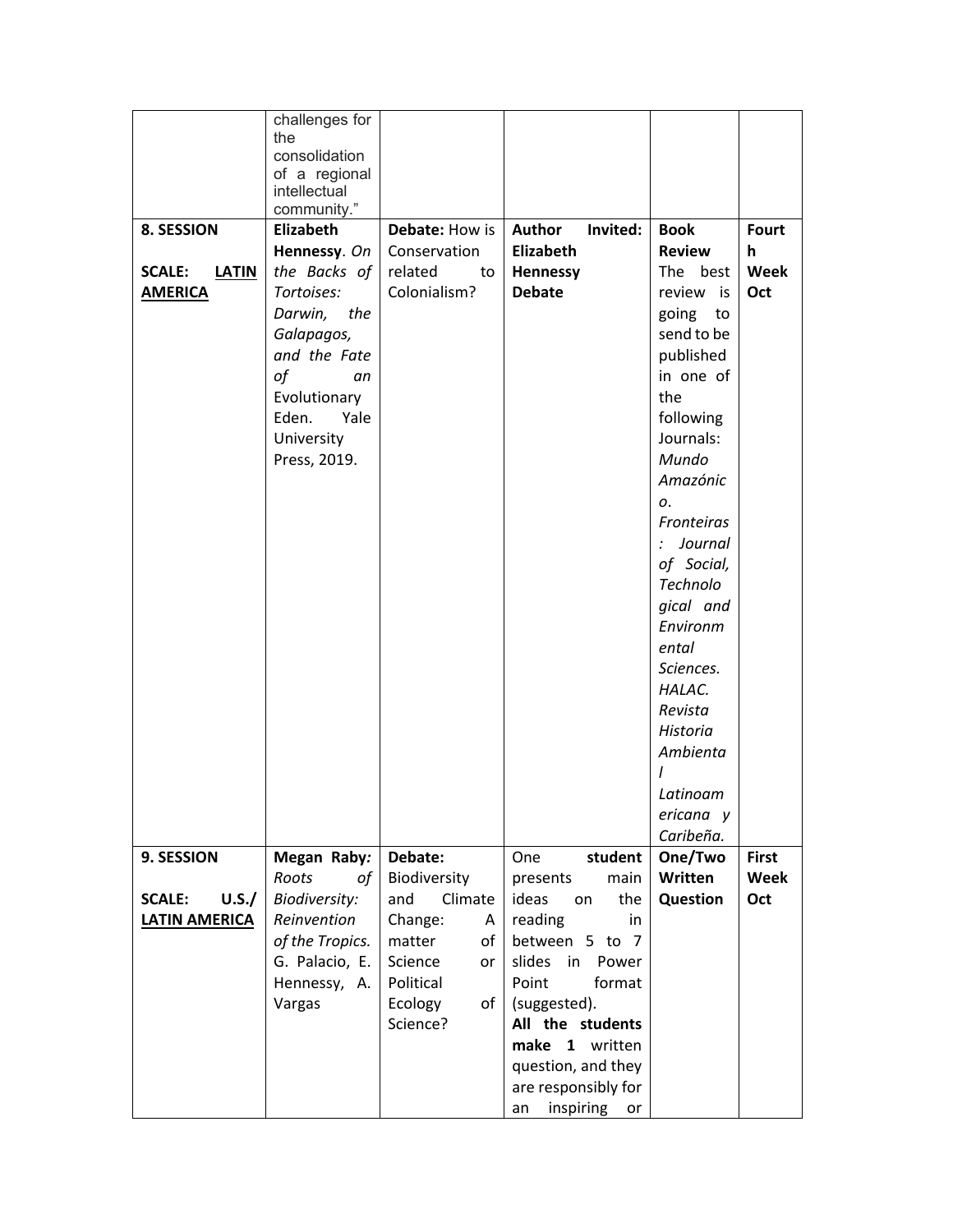|                                  |                         |                       | animate<br>a<br>Discussion. |          |                  |
|----------------------------------|-------------------------|-----------------------|-----------------------------|----------|------------------|
|                                  |                         |                       | Professor                   |          |                  |
|                                  |                         |                       | <b>Moderates</b><br>the     |          |                  |
|                                  |                         |                       | debate.                     |          |                  |
| 10. SESSION                      | Greg                    | How<br>can            | <b>Author</b><br>Invited:   | One/Two  | <b>Third</b>     |
|                                  | Grandin:                | Amazonia<br>and       | <b>Greg Mittman</b>         | Written  | Week             |
| <b>SCALE:</b>                    | Fordlandia.             | Africa<br>be          |                             | Question | <b>Nov</b>       |
| <b>AMAZONIA-</b>                 | The Rise and            | Compared?             |                             |          |                  |
| <b>AFRICA</b>                    | Fall of Henry           |                       |                             |          |                  |
|                                  | Ford's                  |                       |                             |          |                  |
|                                  | Forgotten               |                       |                             |          |                  |
|                                  | Jungle City             |                       |                             |          |                  |
|                                  | Greg                    |                       |                             |          |                  |
|                                  | <b>Mittman</b>          |                       |                             |          |                  |
| 11. SESSION                      | Garfield,               |                       |                             |          |                  |
|                                  | Seth.<br>In             |                       |                             |          |                  |
|                                  | Search of the           |                       |                             |          |                  |
|                                  | Amazon:                 |                       |                             |          |                  |
|                                  | Brazil,<br>the          |                       |                             |          |                  |
|                                  | <b>United States</b>    |                       |                             |          |                  |
|                                  | the<br>and              |                       |                             |          |                  |
|                                  | Nature of a             |                       |                             |          |                  |
|                                  | Region. Duke            |                       |                             |          |                  |
|                                  | University              |                       |                             |          |                  |
|                                  | Press, 2013.            |                       |                             |          |                  |
| 12. SESSION                      | Film: Avatar            | Ecological            | Conversation                | One/Two  | <b>Fourt</b>     |
|                                  | Ciro<br>Film:<br>ΕI     | <b>Natives</b><br>or  |                             | Written  | h<br><b>Week</b> |
| <b>SCALE:</b><br><b>AMAZONIA</b> | Guerra:<br>Abrazo de la | Ecological<br>Aliens? |                             | Question |                  |
| IN<br><b>GLOBAL</b>              | Serpiente.              |                       |                             |          | <b>Nov</b>       |
| <b>PERSPECTIVE</b>               |                         |                       |                             |          |                  |
| 13. SESSION                      | Warren                  | Amazonia and          | student<br>One              | One/Two  | <b>First</b>     |
|                                  | <b>Brazil</b><br>Dean:  | Rubber: Social,       | presents<br>main            | Written  | Week             |
| <b>SCALE:</b>                    | the<br>and              | Economic<br>or        | ideas<br>the<br>on          | Question | <b>Dec</b>       |
| AMAZONIA/GL                      | <b>Struggle</b><br>for  | Ecological            | reading<br>in               |          |                  |
| <b>OBAL</b>                      | Rubber:<br>A            | Explanations?         | between 5 to 7              |          |                  |
|                                  | Study<br>in             |                       | slides<br>in<br>Power       |          |                  |
|                                  | Environmenta            |                       | Point<br>format             |          |                  |
|                                  | I History               |                       | (suggested).                |          |                  |
|                                  |                         |                       | All the students            |          |                  |
|                                  |                         |                       | make 1 written              |          |                  |
|                                  |                         |                       | question, and they          |          |                  |
|                                  |                         |                       | are responsibly for         |          |                  |
|                                  |                         |                       | inspiring<br>an<br>or       |          |                  |
|                                  |                         |                       | animate<br>a                |          |                  |
|                                  |                         |                       | Discussion.                 |          |                  |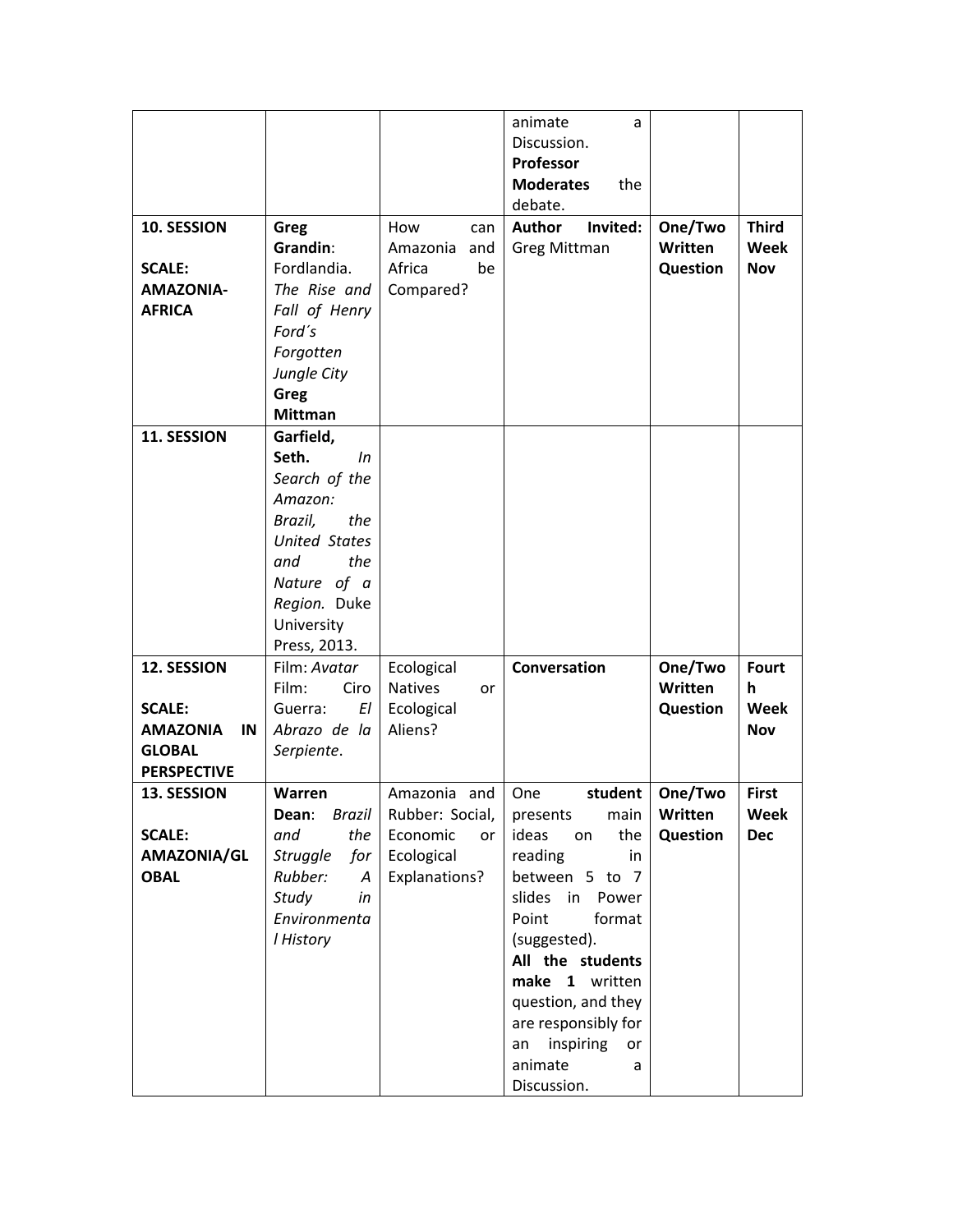| 14. SESSION<br><b>SCALE:</b><br><b>AMAZONIA</b> | <b>Suzanna</b><br><b>The</b><br>Hetch:<br>Scramble for<br>Amazon<br>the<br>and the "Lost<br>Paradise" of<br><b>Euclides</b><br>da<br>Cunha | <b>Frontiers</b><br>and<br>Nation<br>Building:<br>Colonialism of<br>Nation States? | <b>Professor</b><br><b>Moderates</b><br>the<br>debate.<br>student<br>One<br>main<br>presents<br>ideas<br>the<br>on<br>reading<br>in<br>between 5 to 7<br>slides in Power<br>Point<br>format<br>(suggested).<br>All the students<br>make 1 written<br>question, and they<br>are responsibly for<br>inspiring<br>or<br>an<br>animate<br>a | One/Two<br>Written<br>Question       | Secon<br>d<br>Week<br><b>Dec</b>   |
|-------------------------------------------------|--------------------------------------------------------------------------------------------------------------------------------------------|------------------------------------------------------------------------------------|-----------------------------------------------------------------------------------------------------------------------------------------------------------------------------------------------------------------------------------------------------------------------------------------------------------------------------------------|--------------------------------------|------------------------------------|
| <b>15. SESSION</b>                              |                                                                                                                                            | <b>PAPER</b><br><b>PRESENTATIO</b><br><b>NS</b>                                    | Discussion.<br><b>Professor</b><br><b>Moderates</b><br>the<br>debate.                                                                                                                                                                                                                                                                   | <b>Final</b><br>Paper<br>in<br>Power | <b>Third</b><br>Week<br><b>Dec</b> |
|                                                 |                                                                                                                                            |                                                                                    |                                                                                                                                                                                                                                                                                                                                         | Point<br>Format                      |                                    |

# EVALUATION:

- 1. 2 Book Reviews.
- 2. At least 2 Session's presentation
- 3. 2 written questions for each class
- 4. A tweeter post for every week.
- 5. One final paper, on a topic previously agreed with the professor.

#### **SELECTED LITERATURE THAT SHOULD BE READ OR INTERPRETED AS INTERSECTION BETWEEN POLITICAL ECOLOGY AND ENVIRONMENTAL HISTORY**: **Selected Sections or Chapters of the books**

- Crosby, Alfred W. *Ecological imperialism: the biological expansion of Europe, 900-1900*. Cambridge University Press, 2004.
- Marks, Robert B. *The origins of the modern world: A global and environmental narrative from the fifteenth to the twenty-first century*. Rowman & Littlefield, 2019..
- Moore, Jason W. *Capitalism in the Web of Life: Ecology and the Accumulation of Capital*. Verso Books, 2015.
- Cook, Noble David. *Born to die: disease and New World conquest, 1492-1650*. Vol. 1. Cambridge University Press, 1998.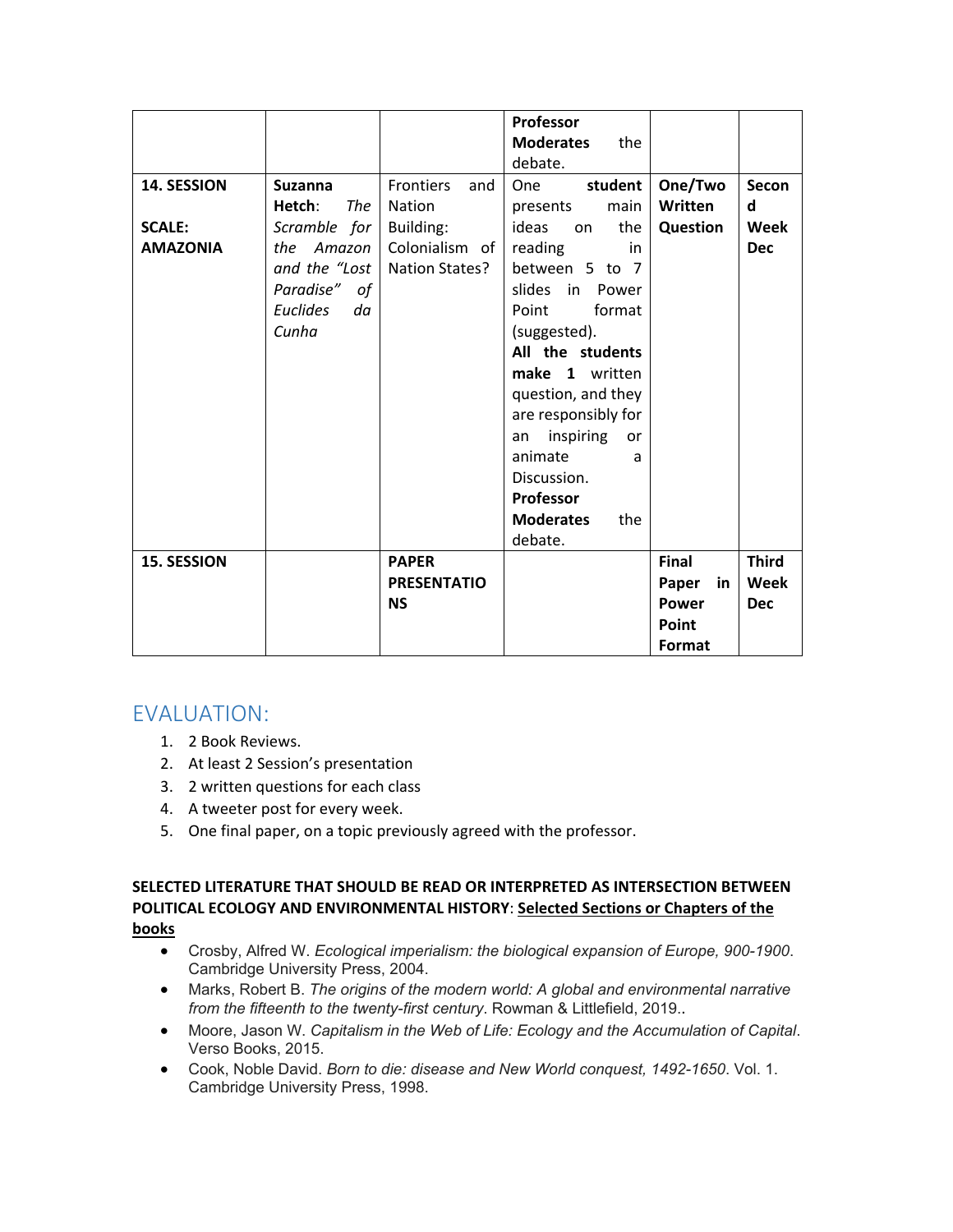- Hennessy, Elizabeth. *On the Backs of Tortoises: Darwin, the Galápagos, and the Fate of an Evolutionary Eden*. Yale University Press, 2019.
- Raby, Megan. *American Tropics: The Caribbean Roots of Biodiversity Science*. UNC Press Books, 2017.
- Grandin, Greg. *The end of the myth: from the frontier to the border wall in the mind of America*. Metropolitan Books, 2019.
- Germán Palacio, Alberto Vargas, and Elizabeth Hennessy. "Anthropocene in Friction. Dis-Encounters Between Geology and History." in *Fronteiras: Journal of Social, Technological and Environmental Science*, 2019.
- Vargas Llosa, Mario. *The Dream of the Celt: A Novel*. Farrar, Straus and Giroux, 2012.
- Grandin, Greg. *Fordlandia: the rise and fall of Henry Ford's forgotten jungle city*. Macmillan, 2009.
- Dean, Warren. *Brazil and the struggle for rubber: a study in environmental history*. Cambridge University Press, 2002.
- Hecht, Susanna B. *The scramble for the Amazon and the" Lost paradise" of Euclides da Cunha*. University of Chicago Press, 2013.
- Palacio, Germán. "Is there any Latin in the Latin American Environmental History? New challenges for the consolidation of a regional intellectual community." *Historia Ambiental Latinoamericana y Caribeña (HALAC) revista de la Solcha* 1.2 (2012): 157-179.
- Palacio, Germán, and Emily Wakild. "Amazonia cambia con el mundo: elementos para comprender Amazonia contemporánea." *Desenvolvimento, integração e conservação da Pan-Amazônia. Belém: NAEA Editora* (2016): 13-35.
- Palacio, Germán. "An eco-political vision for an environmental history: Toward a Latin American and North American research partnership." *Environmental History* 17.4 (2012): 725-743.
- Soluri, John, Claudia Leal, and José Augusto Pádua, eds. *A living past: environmental histories of modern Latin America*. Vol. 13. Berghahn Books, 2018.
- Boyer, Chris. "Latin American Environmental History", in *Latin American History: Oxford Research Encyclopedias*. Online Publication Date, April, 2016.
- Garfield, Seth. *In search of the Amazon: Brazil, the United States and the nature of a region*. Duke University Press, 2013.
- Alimonda, Héctor. Los tormentos de la materia. Aportes para una ecología política latinoamericana (Buenos Aires: Clacso, 2006).
- Alimonda, Héctor (Ed.). La colonización de la naturaleza. Ecología política y minería en América Latina (Buenos Aires: Clacso, 2011).
- Amazonas 2030. La Amazonia colombiana en cifras. Ecos y percepciones(Bogotá: Fundación Alisos, 2011).
- Cabrera, Gabriel. *Las nuevastribus y los indígenas de la Amazonia. Historia de una presencia protestante* (Bogotá: Litocamargo, 2007).
- Codazzi, Agustín. *Geografía Física y Política de la Confederación Granadina. Estado del Cauca. Territorio del Caquetá* (Bogotá:Coama, Fondo Fen, Instituto Agustín Codazzi, 1996).
- ‐ Eder, Phanor James. *El fundador: Santiago Eder. Recuerdos de su vida y acotaciones para la historia económica del Valle del Cauca* (Cali: Ingenio Azúcar Manuelita, 2004).
- ‐ Domínguez, Camilo y Gómez, Augusto. *La economía extractiva en la Amazonia colombiana* (Bogotá: Corporación Araracuara, 1990).
- ‐ Domíguez, Camilo y otros. *Orinoco* (Bogotá: Fondo FEN‐Unal, Orinoquia, 2011).
- ‐ Flórez, Alberto (Ed.). *El poder de la carne. Historias de ganaderías en la primera mitad del siglo XX en Colombia* (Bogotá: Ed. Javeriana, 2008).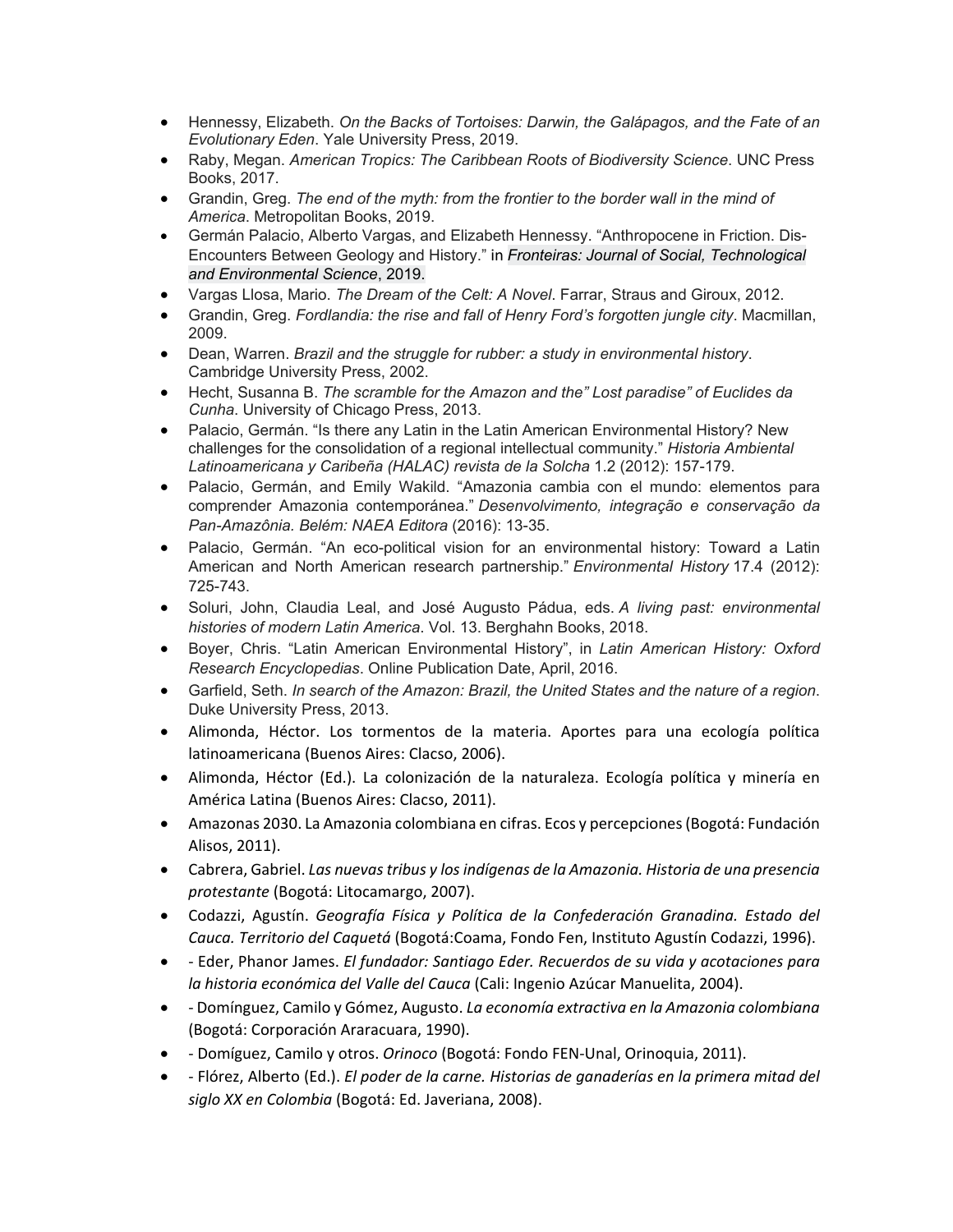- ‐ Galindo, Pedro. "Expansión y conflictos hidrocarburíferos en la cuenca andino‐amazónica", Tesis de Doctorado en Sociología Jurídica e Instituciones Políticas, Universidad Externado de Colombia, 2012.
- ‐ Garay, Luis Jorge, Cárdenas, Mauricio, Espitia Jorge, et. al (Bogotá: Contraloría Genenral de la República, 2013).
- García, Pilar. *La nacionalización de la Amazonía* (Barcelona: Universitat de Barcelona, 1988).
- Guhl, Ernesto. *Escritos geográficos: las fronteras políticas y los límites naturales*. Fondo FEN Colombia, 1991.
- von Hildebrand, Patricio. *Contexto Biofísico del Norte y Oriente Amazónico colombiano* (Bogotá: Fundación Puerto Rastrojo; 2012).
- von Humboldt, Alexander, and Gerhard Harig. *Alexander von Humboldt*. (Paris: Cassel, 1853).
- Martins, José de Souza. *Fronteira. A degradação do outro nos confins do humano. 2ª edição, rev. e atualizada*. (São Paulo: Ed. Contexto, 2009).
- Molano, Alfredo. *Aguas arriba. Entre la coca y el oro* (Bogotá, El Áncora Ed., 1990).
- Osorio y Delgado. "Tierras altas y bajas en la Colombia del siglo XIX: reflexiones sobre el influjo del clima como generador de paisajes civilizados", en Heyd y otros. *Perspectivas culturales del clima* (Bogotá, Ilsa, 2011).
- Palacio, Germán. "Territorios y territorialidades de la Universidad Nacional de Colombia y el sistema de educación superior", en *Proyecto Visión 2034* de la Universidad Nacional de Colombia, próximo a aparecer (Bogotá: Unal, 2015).
- Palacio, Germán, et. al. *Plan Estratégico de Ciencia, Tecnología e Innovación para el Departamento de Guainía* (Bogotá: Gobernación de Guainía, Colciencias, Unal‐Amazonia, 2014).
- Palacio, Germán, "La tercera conquista de la Amazonia por fuerzas globales. *Neoconservacionismo versus Neodesarrollismo*", en Fernando Franco (Ed.) Megaproyectos. La Amazonia en la encrucijada (Bogotá: Universidad Nacional de Colombia, Sede Amazonia, 2012).
- ‐ Palacio, Germán, "Cambio climático, retórica política y crisis ambiental. Una nueva interfase entre ciencias naturales y ciencias sociales", en Pablo Chacón y Julio Postigo (Ed.), *Cambio climático, políticas públicas y movimientos sociales* (Buenos Aires: Clacso, 2012‐1).
- - Palacio, Germán. "Is there any Latin in the Latin American environmental history? New challenges for the consolidation of a regional intgellectual community", en Historia Ambiental de América Latina y El Caribe, HALAC, Vol 1, Num 2, Marzo‐Agosto 2012‐3, pg. 157‐179.
- ‐ Palacio, Germán. "Suelo, subsuelo y vuelo: los previsibles desafíos ecopolíticos para la Amazonia colombiana en el nuevo gobierno de Juan Manuel Santos", en Alimonda, Héctor, La colonización de la naturaleza. *Ecología política y minería en América Latina* (Buenos Aires: Clacso, 2011).
- ‐ Palacio, Germán. "Cultura estratégica en la historia colombiana: un aporte con perspectiva ambiental", en Amazonia colombiana. Imaginarios y realidades Echeverri y Pérez (Ed.) (Leticia: UNAL‐Bogotá, 2010).
- ‐ Palacio, Germán. "Amazonia: complejidad, imaginarios y opciones de futuro, en ‐ Palacio y Nieto (Ed.) *Amazonia desde dentro* (Bogotá: Unal‐Amazonia, 2007).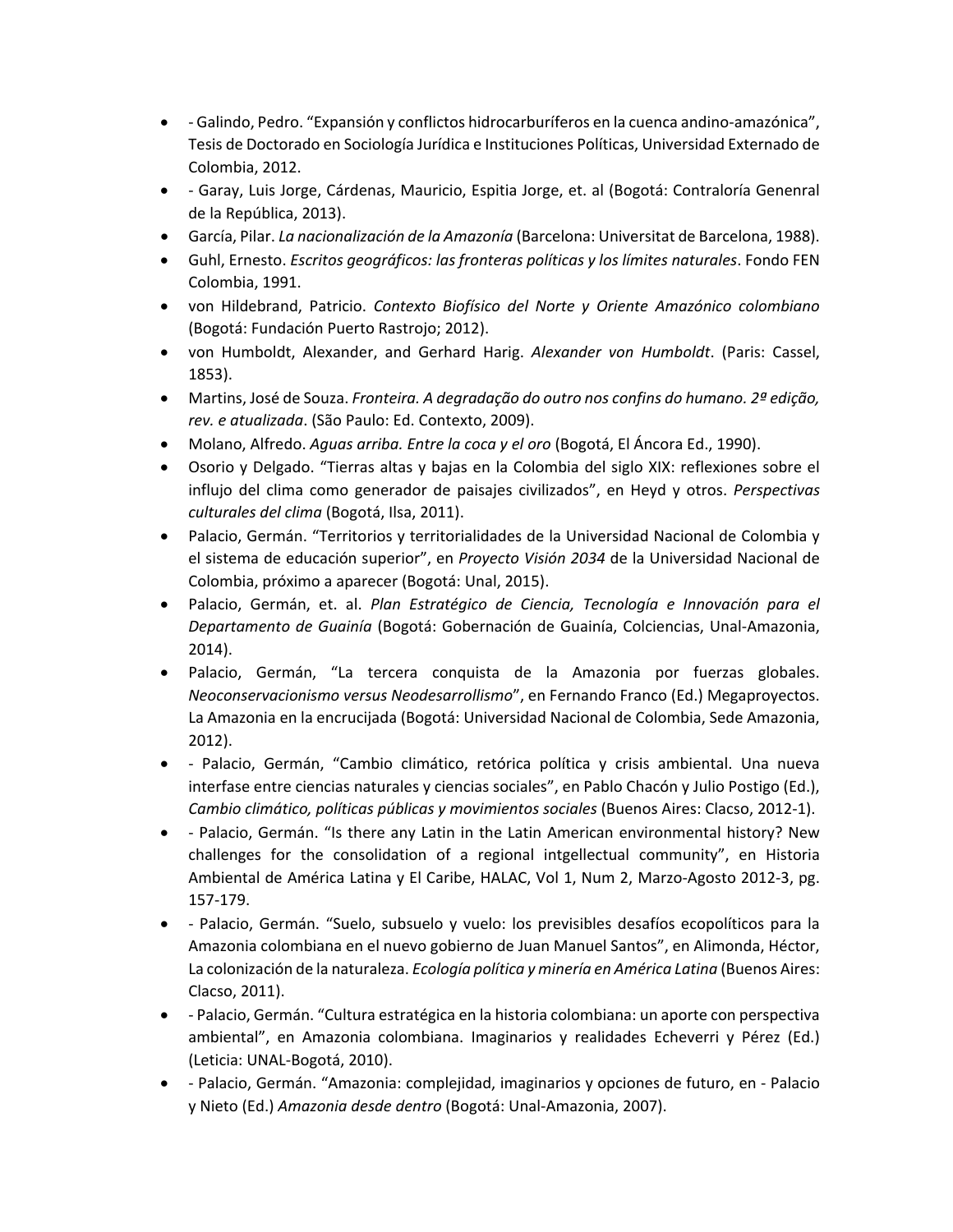- ‐ Palacio, Germán. "Del viaje al turismo en paisaje colombiano en construcción: naturaleza, género y civilización, 1850‐1920", en Ochoa, *Turismo en la Amazonia. Entre el desarrollo convencional y las alternativas ambientales amigables* (Bogotá: Universidad Nacional de Colombia‐Sede Amazonia, 2008).
- ‐ Palacio, Germán. *Fiebre de tierra caliente. Una historia ambiental de Colombia, 1850‐1930* (Bogotá: UNAL‐ILSA, 2006‐1)
- ‐ Palacio, Germán. "Breve guía de introducción a la ecología Política (Ecopol): orígenes, inspiradores, aportes y temas de actualidad", en *Gestión y Ambiente* 9, Num. 3, 2006.
- ‐ Peralta Agudelo, Jaime. "El clima de América: la Ilustración y la invención de llos "países ardientes" de la Nueva Granada", en Heid y otros. Perspectivas culturales del clima (Bogotá: ILSA‐Universidad nacional de Colombia‐Sede Bogotá, 2011).
- ‐ Pérez Triana, Santiago. *De Bogotá al Atlántico* (Bogotá: Biblioteca Popular de Cultura Colombiana, 1942).
- ‐ Pineda, Roberto: "El rio de la mar Dulce. Imaginarios sobre la Amazonia: los dilemas entre un paraíso y un infierno verde", en *Amazonia colombiana. Imaginarios y realidades*(Bogotá: Unal, 2011)
- ‐ Pratt, Mary Louise. *Ojos Imperiales. Literatura de viajes y transculturación* (Buenos Aires: Universidad de Quilmes, 1997)
- ‐ Rausch, Jane. *A Tropical Plains Frontier: The Llanos of Colombia 1531‐1831*(University of New Mexico<sup>[17]</sup>Press, 1984.)
- ‐ Rausch, Jane. *The Llanos Frontier in Colombian History, 1830‐1930* (University of New Mexico Press, SEP 1993) SEP
- ‐ Rausch, Jane. Colombia: *Territorial Rule and the Llanos Frontier* (University Press of Florida,  $1999)$ <sub>SEP</sub>
- Santos, Boaventura. *Toward a New Common Sense. Globalization and Emancipation* (London: Butters North Lexis Nexis, 2002).
- Serje. *El revés de la Nación. Territorios salvajes, fronteras y tierras de nadie* (Bogota: Uniandes, 2005).
- ‐ Zárate, Carlos. Extracción de quina: la configuración del espacio andino‐amazónico (Bogotá, Unal‐Amazonia, 2001).
- Zárate, Carlos. *Silvícolas, siringueiros y agentes estatales: el surgimiento de una sociedad transfronteriza en la Amazonia de Brasil, Perú y Colombia, 1880‐1932* (Bogotá: Universidad Nacional de Colombia‐Sede Amazonia, 2008).
- Zewuster, Lissette, "Entre malocas y ministerios. UN estudio sobre la cooperación colomboholandesa en la Amazonia colombiana", tesis de Maestría en Estudios Amazónicos, Universidad Nacional de Colombia, Sede Amazonia, 2010.
- Zibechi, Raúl. *Brasil Potencia. Entre la integración regional y un nuevo imperialismo* (Lima: Programa Democracia y Transformación Social‐Forum Solidaridad Perú, 2013).
- Alimonda, Héctor. "La naturaleza colonizada," in *Ecología política y minería en América Latina* (Buenos Aires: Clacso, 2011).
- Autin, Whitney J. "Is the Anthropocene an issue of stratigraphy or pop culture?", *The Geological Society of America, Groundwork. Today*. Vol 22 2012, p. 60‐61.
- Bolívar, S. (1977). *Carta de Jamaica*. Ministerio de Educacion de la República de Venezuela.
- Carse, Ashley. *Beyond the Big Ditch*, Boston: MIT Press, 2014,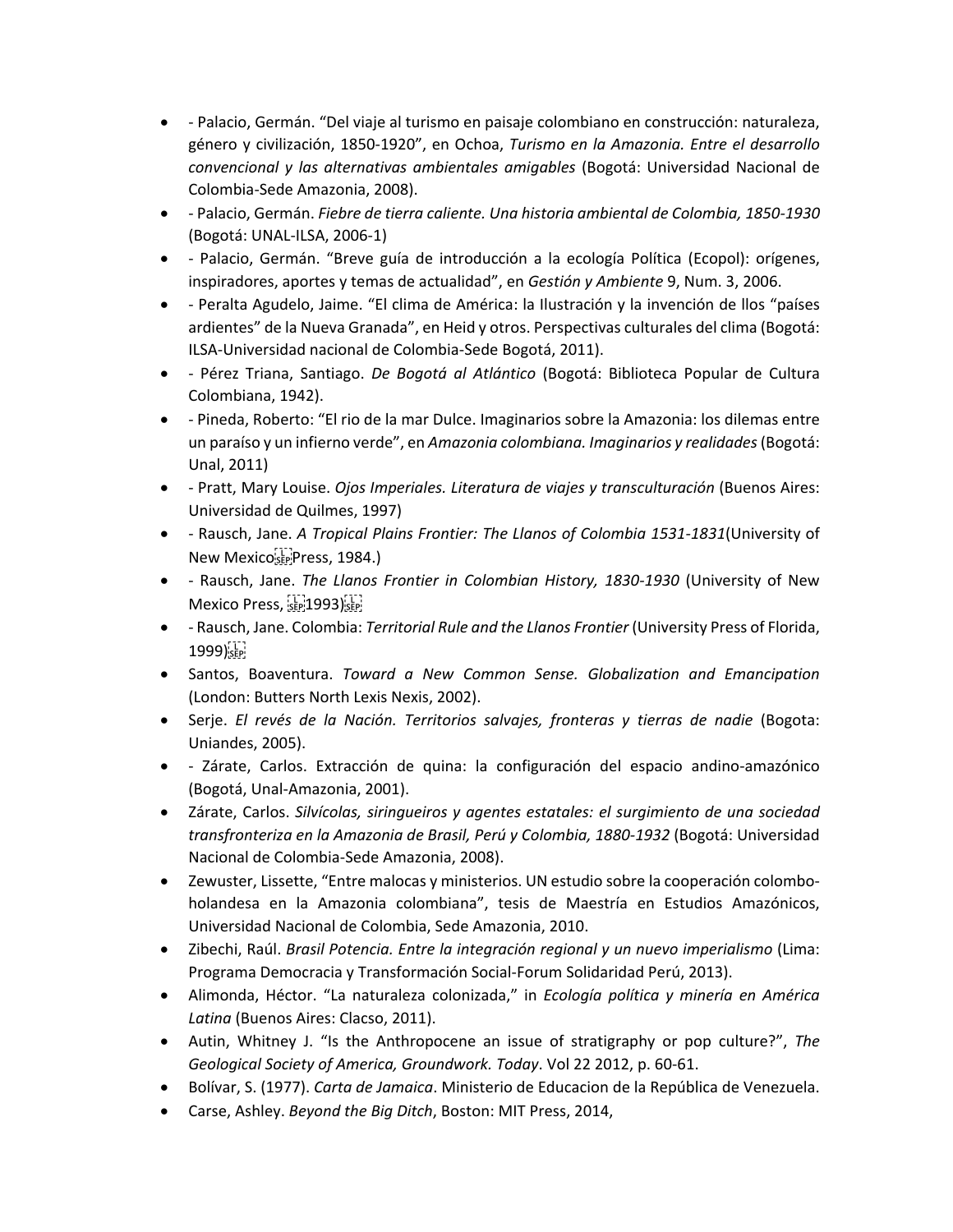- Chakrabarty, Dipesh. "The Climate of History: Four Theses," *Critical Inquiry 35* (Winter 2009), pp. 197‐222.
- ‐Nigel, Clark. *Inhuman Nature. Sociable Life on a Dynamic Planet* (Los Angeles, London: Sage, 2011)
- ‐Cronon, William. Un lugar para relatos: naturaleza, historia y narrativa. In *Repensando la naturaleza: Encuentros y desencuentros disciplinarios en torno a lo ambiental*, (Bogotá: Universidad Nacional–ICANH‐Colciencias. Palacio, G., Ulloa, A., & Cronon, W: 2002).
- Crutzen, P. J., & Stoermer, E. F. (2000). *Global change newsletter*. The Anthropocene, 41, 17‐18.
- Crutzen, P. Geology of Mankind NATURE | VOL 415 | 3 JANUARY 2002 | www.nature.com
- Cushman, Gregory. *Guano and the Opening of the Pacific World* (Cambridge: Cambridge University Press, 2013).
- Dauvergne, Peter (Ed.). *Handbook of Global Environmental Politics* (Northhampton, Mass: Edward Elgar Publishing, 2005).
- Erlich, Paul *The population bomb*. New York Times, 1970, 47.
- Escobar, A. (1998). *La invención del Tercer Mundo: construcción y deconstrucción del desarrollo*. Editorial Norma.
- Fagan, Brian. *The Great Warming: Climate Change and the Rise and Fall of Civilizations*(New York, Berlin, London: Bloomsbury Press, 2010).
- Foucault, M. (2014). *Histoire de la sexualité* (Tome 1)‐La volonté de savoir (Vol. 1). Editions Gallimard.
- Forero, Lyda Fernanda 2010 (Compiladora). *Cambio Climático y Justicia Ambiental*. Una Introducción (Bogotá: ILSA‐DIAKONIA)
- Fukuyama, Francis. *The End of History and the Last Man* (2006). Simon and Schuster.
- Hamilton, Clive. Earthmasters. The Dawn of the Age of the Climate Engineering (New Haven and London: Yale university Press, 2013).
- ‐Hackman, and St Clair, "Transformative Cornerstones of Social Science research"
- International Council for Science "Grand Challenges for Earth System Sciences," (ICSU: 2010).
- ‐ Hardt, M., & Negri, A. (2001). Empire. Harvard University Press.
- -ICSU. "Grand Challenges for Earth System Sciences," in http://www.icsu.org/publications/reports-and-reviews/grandchallenges/GrandChallenges\_Oct2010.pdf
- - IPCC. Climate Change 2014: Synthesis Report. Contribution of Working Groups I, II and III to the Fifth Assessment Report of the Intergovernmental Panel on Climate Change [Core Writing Team, R.K. Pachauri and L.A. Meyer (eds.)]. IPCC, Geneva, Switzerland, 151 pp.
- ‐Klein, Naomi. "Geoengineering: Testing the Waters." (New York Times, 1 p.).
- - Klein, Naomi. This Changes Everything. Capitalism vs. the Climate (New York: Simon and Shusters Paperbacks, 2015)
- - Jones, A. (2010). Globalization: key thinkers (Vol. 1). Polity.
- ‐Latour, Bruno. Politics of Nature (Cambridge: Harvard University Press, 2004).
- ‐Latour, Bruno. "Facing Gaia: A New Enquiry into Natural Religion", The Gifford Lectures, University of Edinbourgh, February. http://www.bruno‐latour.fr/node/486.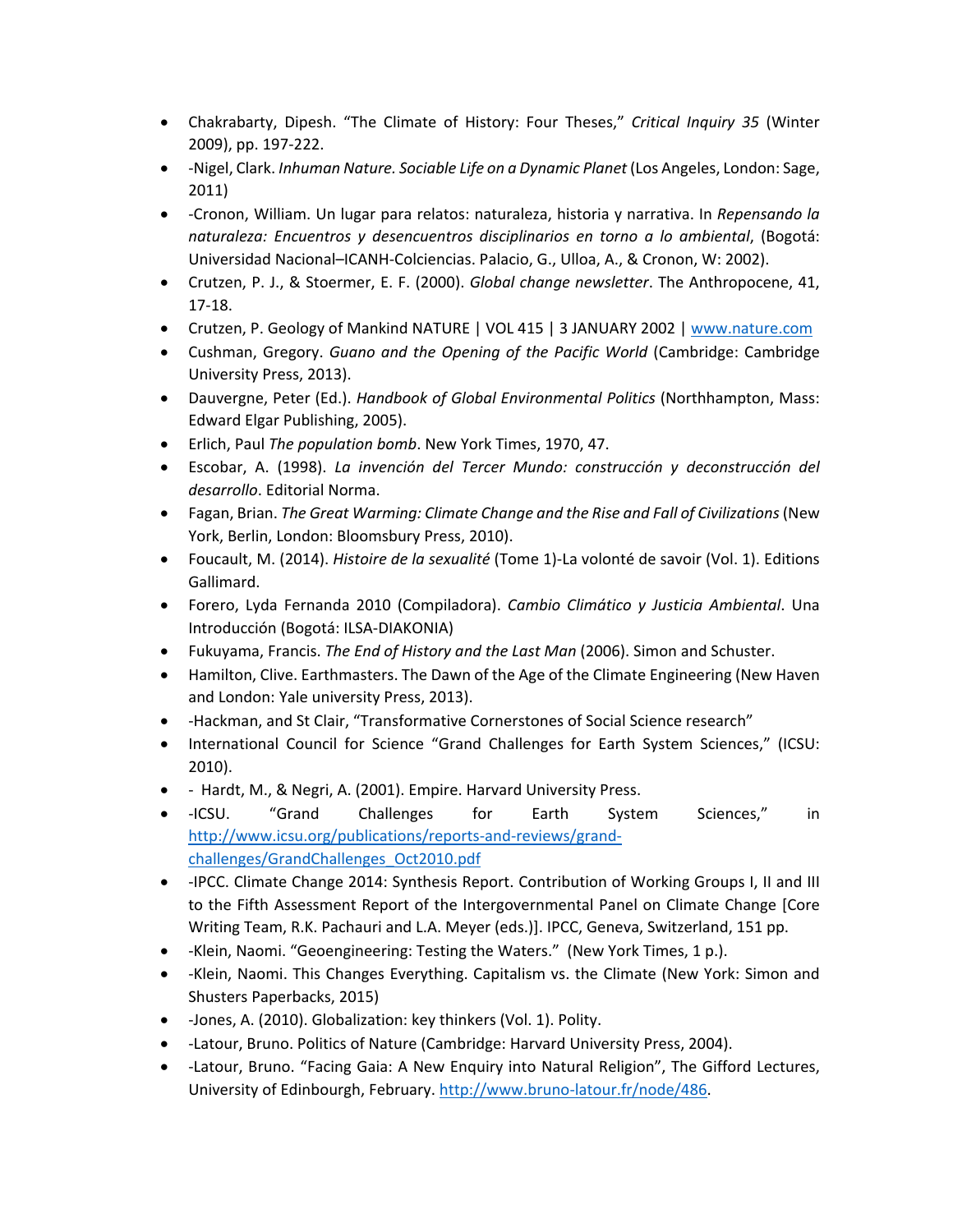- ‐Lefebre, Henry. The Production of Space, translated by Donald Nicholson‐Smith, Oxford: Blackwell, 1991.
- ‐Leichenko, R., & OBrien, K. (2008). Environmental change and globalization: Double exposures. Oxford University Press.
- ‐Lewis, Simon and Maslin, Mark. "Defining the Anthropocene" (Nature: March, 2015, Vol 519).
- ‐Lave, J. and E. Wenger. Situated Learning: Legitimate Peripheral Participation (Cambridge: Cambridge University Press, 1991).
- - Maase, Doreen: For Space, London: SAGE, 2005. 222 pp.
- ‐ Masco, Joseph. The Nuclear Borderlands: The Manhattan Project in Post‐Cold War New Mexico (Princeton and Oxford: Princeton University Press, 2013).
- - Macekura, Stephen: Of Limits and Growth. The Rise of Sustainble Development in the Twentieth Century (New York: Cambridge University Press, 2015)
- McKibben, Bill (ed.) The Global Warming Reader. OR Books, 2011.
- ‐Mitman, Gregg. "Hubris or Humility: Genealogies of The Anthropocene", Delivered at Miami University, april 9, 2015 (In Print).
- ‐ de Montesquieu, C. L. D. S. (1867). Esprit des lois. Libr. de F. Didot Frères.
- -Moore, Jason (2002). "Capitalism and World Ecology. Braudel and Marx on Environmental History" University of California, Berkeley
- -Moore, Jason. Capitalism in the Web of Life. Ecology and the Accumulation of Capital (London, New York, Verso, 2015).
- - Morton, Oliver. The Planet Remade. How Geoengineering Could Change the World (Princeton and Oxford: Princeton University Press, 2016).
- - O'Brien, K. L., & Leichenko, R. M. (2000). "Double exposure: assessing the impacts of climate change within the context of economic globalization." Global environmental change, 10(3), 221‐232.
- ‐Palacio, Germán. "Historia tropical: a reconsiderar las nociones de espacio, tiempo y ciencia". En German Palacio (ed.) Repensando la naturaleza: Encuentros y desencuentros disciplinarios en torno a lo ambiental. Universidad Nacional de Colombia, Imani, 2002. Pp. 67‐97.
- ‐Palacio, German. Fiebre de tierra caliente. Una historia ambiental de Colombia, 1850‐1930 (Bogota: Universidad Nacional de Colombia‐ILSA, 2006).
- ‐Palacio, Germán. "Cambio climático,retórica política y crisis ambiental: una nueva interfase entre ciencias naturales y ciencias sociales". In Julio C. Postigo, et. al. Cambio climático, movimientos sociales y políticas públicas: Una vinculación necesaria. Clacso, Santiago de Chile, 2013. Pp. 51‐73.
- ‐Palacio, German, Walkid, E. "Amazonia cambia con el mundo.", Luis Aragón (Ed.), In Print, 2016.
- -Palsson, Gisli, Bronislaw Szerszynski b, Sverker Sorlin c, et.al., "Reconceptualizing the 'Anthropos' in the Anthropocene: Integrating the social sciences and humanities in global environmental change research"
- -Palsson, Gisli. Nature, Culture, and Society. Anthropological Perspectives on Life (Cambridge: Cambridge University Press, 2016).
- ‐ Pickety…(2010). Capitalism in the Twentieth First Century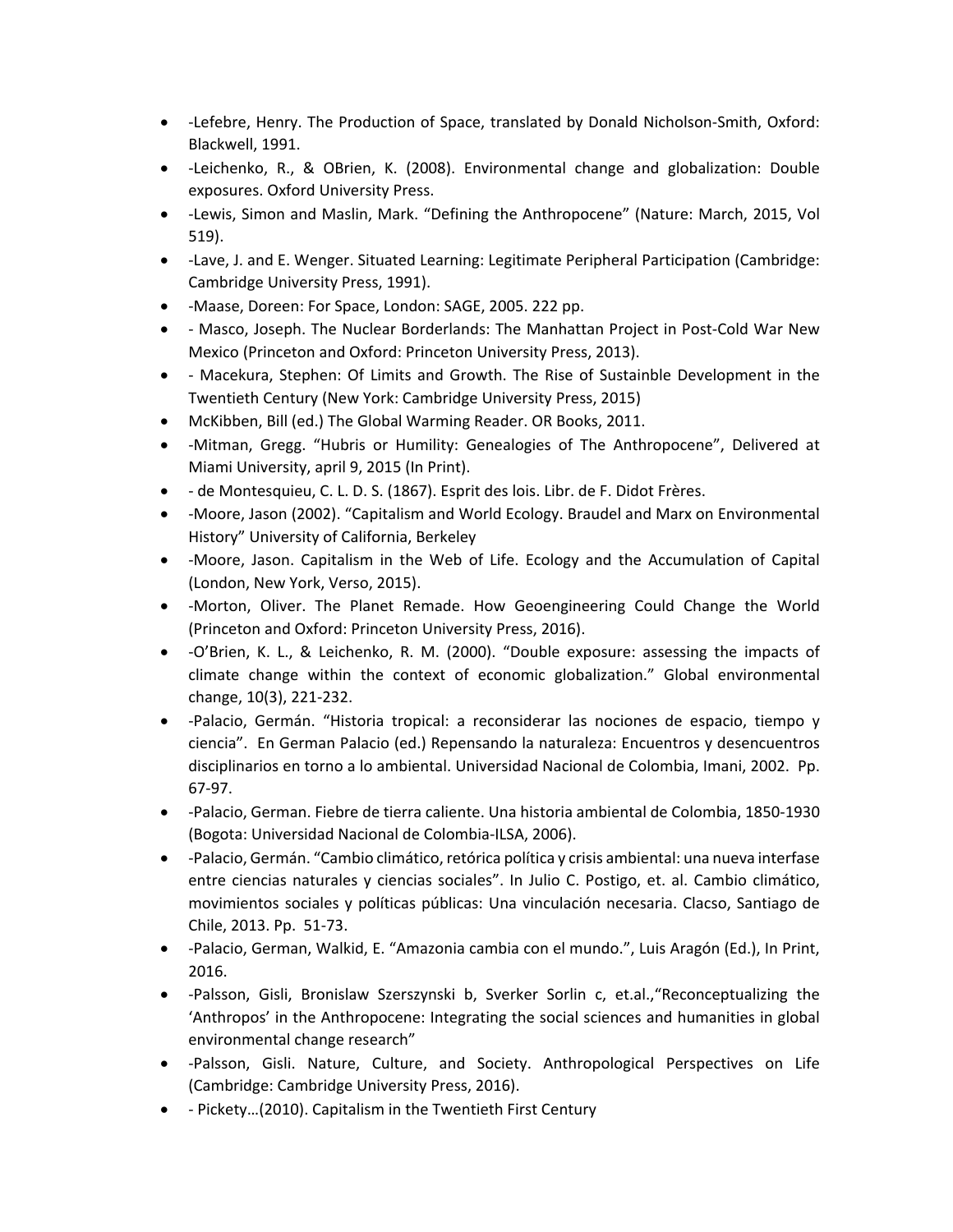- ‐ Quijano, A. (1999). Colonialidad del poder, cultura y conocimiento en América Latina. Dispositio, 24(51), 137‐148.
- Flose, D. B., & Robin, L. (2004). The ecological humanities in action: An invitation. Australian Humanities Review, 31, 2.
- -Santos, Boaventura. Toward a New Common Sense. Globalization and Emancipation (London: Butters North Lexis Nexis, 2002).
- ‐ Soto, D. P. (2008). "Nueva perspectiva filosófica en América Latina: el grupo Modernidad/Colonialidad." Ciencia política, (5), 8‐35.
- - Salick, Jan y Byg, Anja 2007 Indigenous Peoples and Climate Change (Oxford: Tndall Center).
- Sörlin, S. (2012). Environmental humanities: Why should biologists interested in the environment take the humanities seriously?. BioScience, 62(9), 788‐789.
- -Tsing, Anna. Friction: An Ethnography of Global Connection, Princeton, NJ: Princeton University Press, 2005, 321
- ‐Yuen, Eddy. http://soc130st.wordpress.com/tag/eddie‐yuen/ Catastrophism: The Apocalyptic Politics of Collapse and Rebirth, edited by Sasha Lilley (2012, PM Press).

### OTHER IMPORTANT BIBLIOGRAPHY

Germán Palacio y Emily Wakild. "Amazonia cambia con el Mundo", en Luis Aragón (Ed.) próximo a aparecer.

Grupos de Investigación: Historia, Ambiente y Política. Derecho y Sociedad en la Frontera.

- Macekura, Stephen: *Of Limits and Growth. The Rise of Sustainble Development in the Twentieth Century* (New York: Cambridge University Press, 2015)*.* Introduction, and Caps. 1, 2, 3, 6, 7 y Conclusión.
- Gissibil y otros: *Civilizing Nature. National Parks in Global Historical Perspective.* (New York, Oxford: Berghahhn Books, 2013).
- Shawn W. Miller. *An Environmental History of Latin America.* New York, Cambridge University Press, 2007, 257 pp. Introducción y Capítulos 1, 2, 3, 4. Disponibles en Secretaría de Posgrados con Sandra Karina Gil.
- Germán Palacio. "Is there any 'Latin' in the latin American environmental history? New challenges for the consolidation of a regional intellectual community". En: *Revista Latinoamericana y Caribeña de Historia Ambiental*, Vol. 1. No. 2, 2012. Pp. 157‐179. Disponible en internet. Existe versión en portugués.
- Germán Palacio. "An Ecopolitical Vision for an environmental history: Toward Joint Latin America and North American Research Enterprise"*.*

http://envhis.oxfordjournals.org/content/17/4/725.full.pdf?keytype=ref&ijkey=LwH7yDunRM76AI f

- Héctor Alimonda (Coord.) *La naturaleza colonizada: Ecología política y minería en América Latina*. Clacso, Buenos Aires, 2011. Pp. 331.
- Hecht, Sussana B. *Scramble for the Amazon and the Lost Paradise of Euclides da Cunha*, (Chicago: University of Chicago Press, 2013).
- Germán Palacio*. Ecología Política de la Amazonia: Las difusas y profusas redes de la gobernanza*. Universidad Nacional de Colombia‐Ecofondo‐Ilsa, 2009. Pp. 541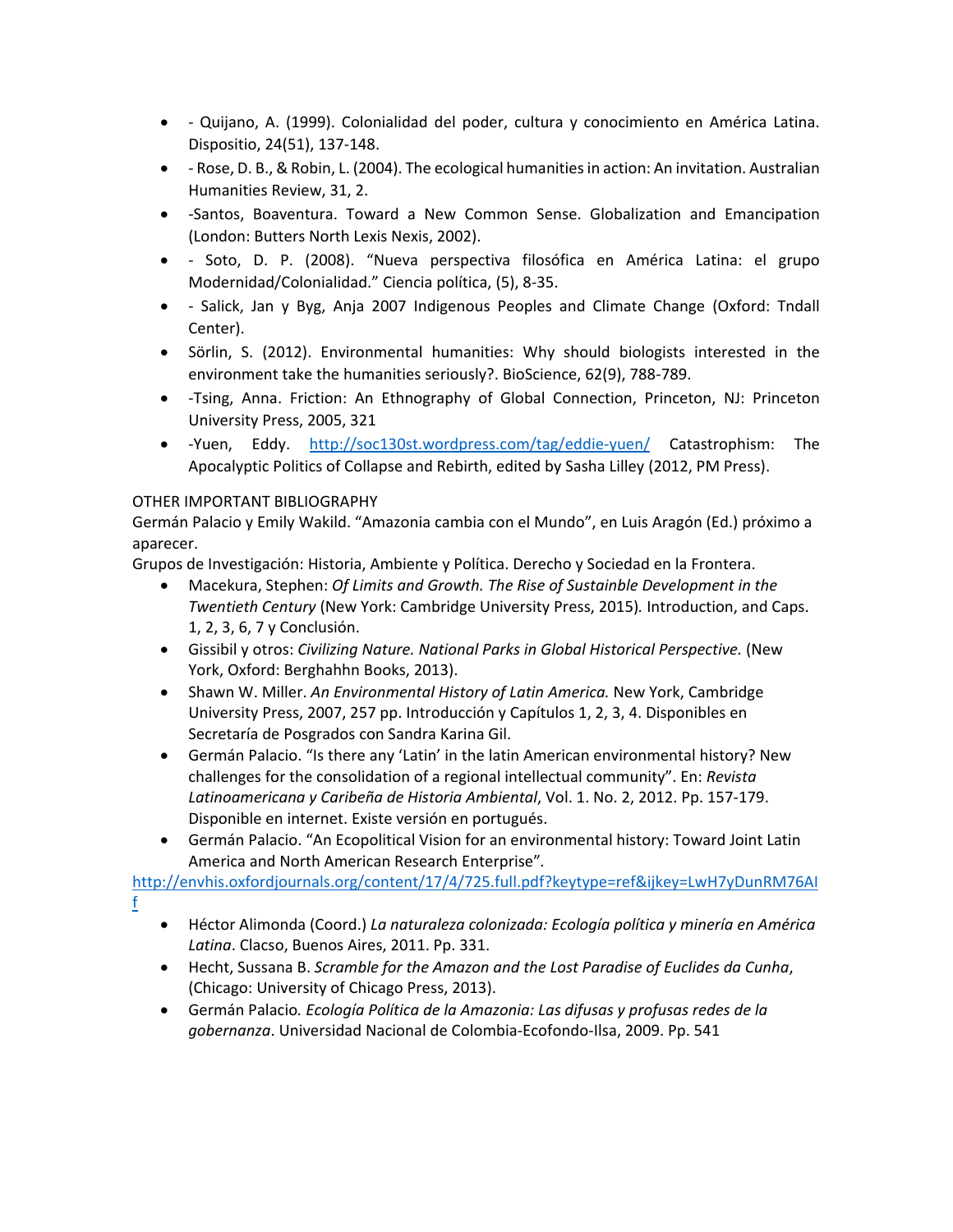- Sebastián Rubiano. El oro en la selva. Minería y ordenamiento territorial en la Amazonia colombiana, Taraira y el bajo río Apaporis (1984‐2014). Universidad de los Andes Facultad de Ciencias Sociales. Departamento de Historia. (Tesis de Maestría). 2014.
- Simón Uribe. *State and frontier. Historical ethnography of a road in the*
- *Putumayo region of Colombia*. The London School of Economics and Political Science (Tesis de doctorado). 2013.
- Germán Palacio y Emily Wakild. "Amazonia cambia con el Mundo", revisado.
- María José Guerra Palmero. "Ecofeminismo: La sostenibilidad de la vida humana como problema". En: Anuario de Ecología, cultura y sociedad, Año 3, No. 3, 2003. Pp. 13‐20
- Simone Lucatello y Daniel Rodríguez Velázquez (Coord.) Las dimensiones sociales del cambio climático: un panorama desde México ¿Cambio social o crisis ambiental? Universidad Autónoma de México‐Instituto Mora, 2011. Pp. 404.
- Carolyn Merchant. "Ecofeminism" En: Radical Ecology: The search for a Livable World, 1992. Pp. 275
- German Palacio. "Notas sobre la noción de conflicto ambiental: ¿Nuevo matiz en el análisis histórico?" En Germán Palacio (ed.) *Repensando la naturaleza: Encuentros y desencuentros disciplinarios en torno a lo ambiental.* Universidad Nacional de Colombia, Imani, 2002. Pp. 193‐203
- Germán Palacio. "Del viaje al turismo en el paisaje colombiano en construcción: Naturaleza, género y Civilización". En: Germán I. Ochoa (Ed). *Turismo en la Amazonia: Entre el desarrollo convencional y las alternativas ambientales amigables*. Universidad Nacional de Colombia sede Amazonia, Leticia. Pp. 25‐61
- Astrid Ulloa. Perspectivas culturales del clima. Universidad Nacional de Colombia‐Ilsa, Bogotá D.C., 2011. Pp. 569

### **Historia Ambiental Transnacional: Petroleras en México:**

- Michael Polland. Omnivore´s Dilemma: A natural history of four meals. Penguin Press, 2006. Pp. 450.
- Mirna Santiago. The Ecology of Oil. Environment, Labor, and the Mexican Revolution 1900‐1938. Cambridge University Press, Cambridge, 2006. Pp. 411
- Germán Palacio: La tercera conquista de la Amazonia por fuerzas globales: Neoconservacionismo vs Neodesarrollismo. En: Fernando Franco. Megaproyectos. Amazonia en la encrucijada. Universidad Nacional de Colombia, Imani, 2012. Pp. 157‐ 176.
- John Soluri. Banana cultures: agriculture, consumption, and environmental change in Honduras and the United States. Texas University Press, Austin, 2005. Pp. 321
- Sidney Mintz. Dulzura y Poder: El lugar de la azúcar en la historia moderna. México, Siglo XXI Eds, 1996. Pp. 299

## **Conservation, Protected Areas and Nature Rights**

- Eduardo Gudynas. El Mandato ecológico. Derechos de la Naturaleza y políticas ambientales en la nueva Constitución. Quito: Abya Yala, Ed. Salesiana, 2009.
- "La historia de la Infamia" Presentación en Power Point de Germán Palacio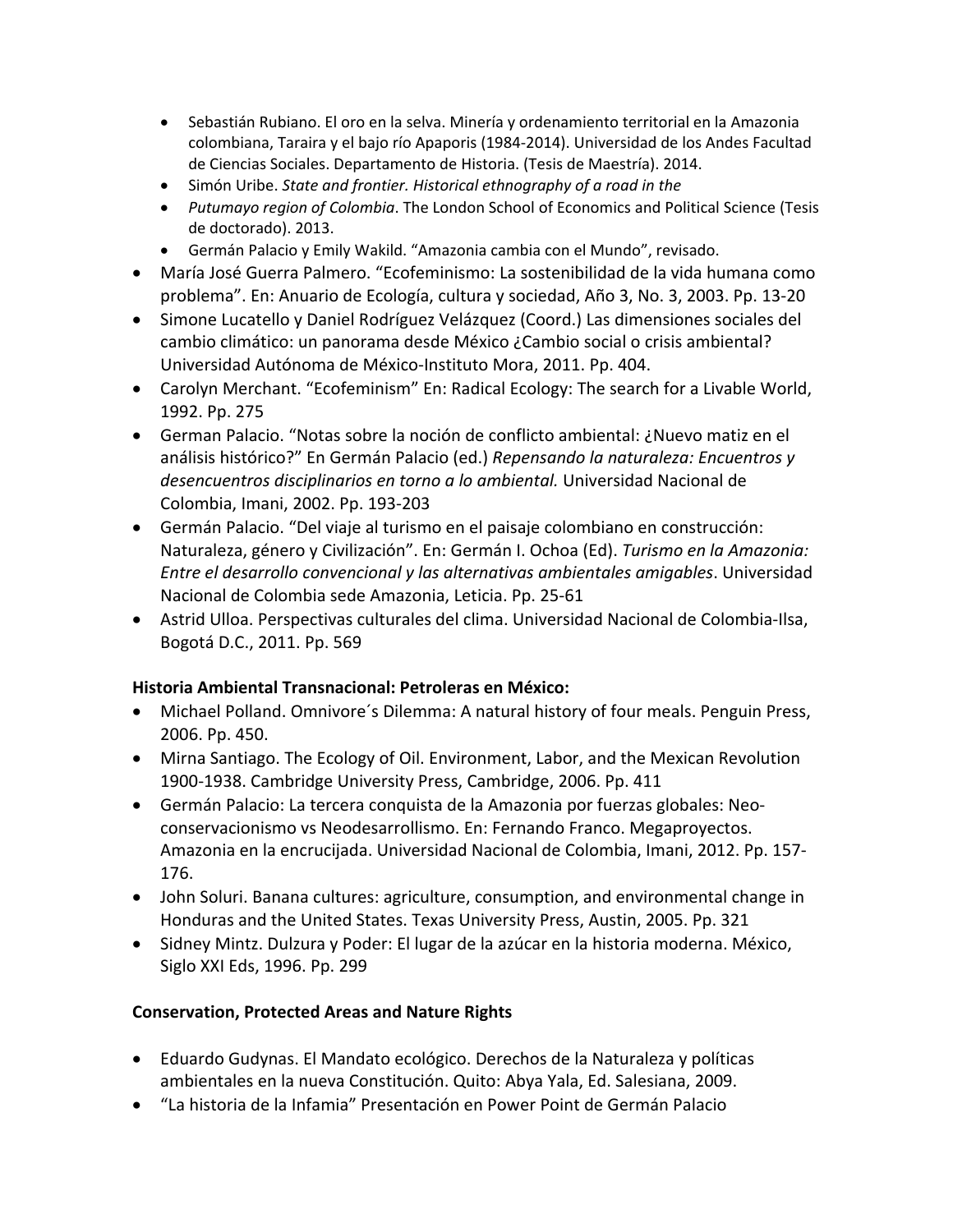- German Palacio (ed.) Repensando la naturaleza: Encuentros y desencuentros disciplinarios en torno a lo ambiental. Universidad Nacional de Colombia, Imani, 2002.
- Emily Wakild. Revolutionary Parks. Conservation, Justice, and Mexico´s National Parks, 1910‐1940. University Of Arizona Press, Tucson, 2011. Pp. 235

## **Frontiers and Environment**:

- Azevedo Irving, Marta; Cozzolino, Felipe; Fragelli, Claudia & Sancho, Altair. 2007. "Governança e politicas públicas: desafios para a gestão de parques nacionais no Brasil". In: Políticas ambientales y gobernabilidad en América Latina. Quito. FLACSO. Pp. 79‐107.
- Michael Baud. Fronteras y la construcción del Estado en América Latina En: Gustavo Torres Cisneros Et. Al. Cruzando fronteras: reflexiones sobre la relevancia de fronteras históricas, simbólicas y casi desaparecidas en América Latina, Quito: Editorial Abya Yala, 2004. Pp. 181.
- Carrizosa, Julio (2001). "Vías de comunicación y cobertura arbórea", en Germán Palacio (ed.), Naturaleza en Disputa: Ensayos de historia ambiental de Colombia. 1850‐ 1995. Bogotá: Universidad Nacional de Colombia, Colciencias, Icanh. Pp. 173‐218.
- Castro, Guillermo H. (2008). "Isthmus in the World. Elements for an Environmental History of Panama". Global Environment: A journal of History and Nature and Social Sciences No. 1: 10‐55.
- Conrad, Joseph (1993). Una avanzada del progreso. Alianza Editorial.
- Crosby, Alfred (1988). "Ecological Imperialism. The Biological Expansion of Europe", Cambridge University Press, Cambridge, Mass, 1986. Hay traducción al español y al portugués.
- Domínguez, Camilo y Augusto Gómez (1990). La economía extractiva en la Amazonia colombiana. 1850‐1930. Bogotá: Tropenbos – Corporación Araracuara.
- DOMÍNGUEZ Camilo y Augusto Gómez: Nación y Etnias. Los Conflictos Territoriales en el Amazonas (1994).
- Fajardo Montaña, Dario. 2006. "Investigación para la Amazonia colombiana". En: Revista Colombia Amazónica. Sinchi. Pp. 3‐12
- Fontaine, Guillaume; Vliet, Gerrt van & Pasquis, Richard. 2007. "Experiencias recientes y retos par a las políticas ambientales en América Latina". En: Políticas ambientales y gobernabilidad en América Latina. Quito. FLACSO. Pp. 9‐25
- Franco Hernández. Fernando. 2006. "Investigación para la Amazonia colombiana". En: Revista Colombia Amazónica. Sinchi. Pp. 13‐34
- Gómez, Augusto; Sotomayor, Hugo y Ana Cristina Lesmes (2000). Amazonia colombiana: enfermedades y epidemias. Un estudio de bioantropología histórica. Bogotá: Ministerio de Cultura.
- González Scobie, Juan Manuel (2001). "Una aproximación al estudio de la transformación ecológica del paisaje rural colombiano: 1850‐1990", en Germán Palacio (ed.), Naturaleza en Disputa: Ensayos de historia ambiental de Colombia. 1850‐ 1995. Bogotá: Universidad Nacional de Colombia, Colciencias, Icanh. Pp. 75‐115.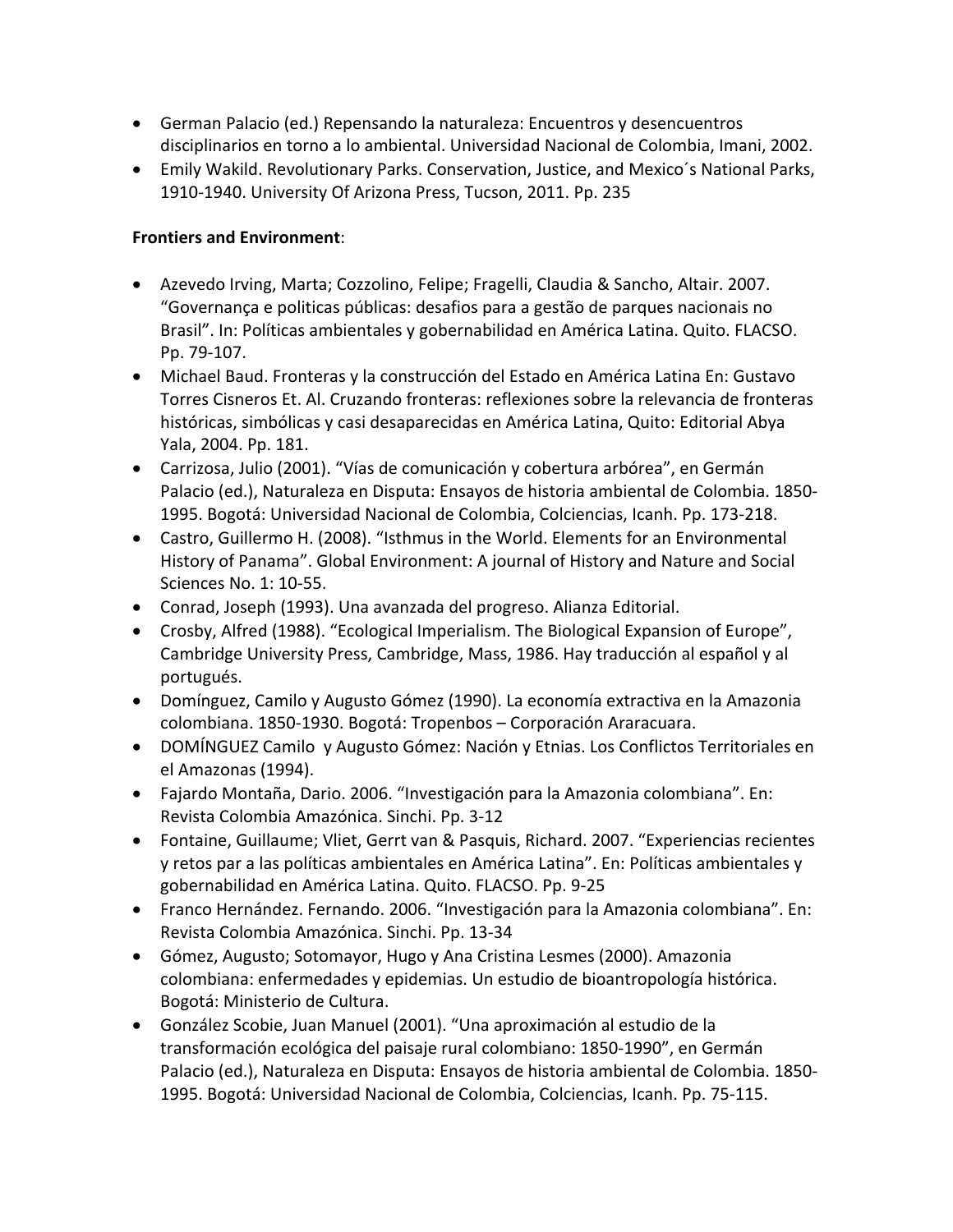- GULH NANNETTI, Ernesto. 2006. "Construcción participativa de sistemas productivos sostenibles para la Amazonia norte colombiana". En: Revista Colombia Amazónica. Sinchi. Pp. 35‐50.
- Gunter Frank, André (1998). ReOrient. Global Economy in the Asian Age. Berkeley: University of California Press.
- Jaramillo, J.; Mora, L. y F. Cubides (1986). Colonización, coca y guerrilla. Bogotá: Universidad Nacional de Colombia.
- LEFF, Enrique. 2006. "La ecología política en América Latina un campo en construcción". En: Los Tormentos de la materia: aportes para una ecología política latinoamericana. Buenos Aires. CLACSO. Pp. 21‐40.
- Molano, Alfredo (1987). Selva adentro: Una historia oral de la colonización del Guaviare. Bogotá: Ancora Editores.
- Nieto, Mauricio (2000). Remedios para el Imperio. Historia natural y la apropiación del Nuevo Mundo. Bogotá: Icanh.
- Palacio, Germán "Historia tropical: a reconsiderar las nociones de espacio, tiempo y ciencia". En German Palacio (ed.) Repensando la naturaleza: Encuentros y desencuentros disciplinarios en torno a lo ambiental. Universidad Nacional de Colombia, Imani, 2002. Pp. 67‐97
- Palacio, Germán (2001). "En búsqueda de conceptos para una historiografía ambiental", en Germán Palacio (ed.), Naturaleza en Disputa: Ensayos de historia ambiental de Colombia. 1850‐1995. Bogotá: Universidad Nacional de Colombia, Colciencias, Icanh. Pp. 37‐73.
- Palacio, Germán (2006). Fiebre de Tierra Caliente: una historia ambiental de Colombia 1850‐1930. Bogotá: ILSA, Universidad Nacional de Colombia Sede Amazonia.
- Palacio, Germán (ed.) (2001). Naturaleza en Disputa: Ensayos de historia ambiental de Colombia. 1850‐1995. Bogotá: Universidad Nacional de Colombia, Colciencias, Icanh.
- Palacio, Germán. 2006. "Breve guía de introducción a la Ecología Política (Ecopol): Orígenes, inspiradores, aportes y temas de actualidad". En: Gestión y ambiente Vol. 9, No. 3. Medellín. Universidad Nacional de Colombia. Pp. 7‐20
- Pineda, Roberto (2001). Holocausto en el Amazonas. Una historia social de la Casa Arana. Bogotá: Planeta.
- Serje, Margarita (2005). El Revés de la Nación. Territorios salvajes, fronteras y tierras de nadie. Bogotá: Ediciones Uniandes –CESO. Pp. 295
- Frederick Jackson Turner. The significance of the frontier in American history and other essays. New Haven Connecticut. Yale University Press, 1998.
- Vargas, Gloria Maria & Pasquis, Richard. 2007. "Gobernanza y bienes comunes en la Amonía brasileña". In: Políticas ambientales y gobernabilidad en América Latina. Quito. FLACSO. Pp. 107‐121
- Vieco, Juan José; Franky, Carlos Eduardo & Juan Álvaro Echeverri (eds.) (2000). Territorialidad indígena y ordenamiento en la Amazonía. Bogotá: Unibiblios, Universidad Nacional de Colombia, IMANI y Programa Coama.
- Dean, Warren. (1989). A luta pela borracha no Brasil: um estudo de história ecológica. São Paulo: Nobel.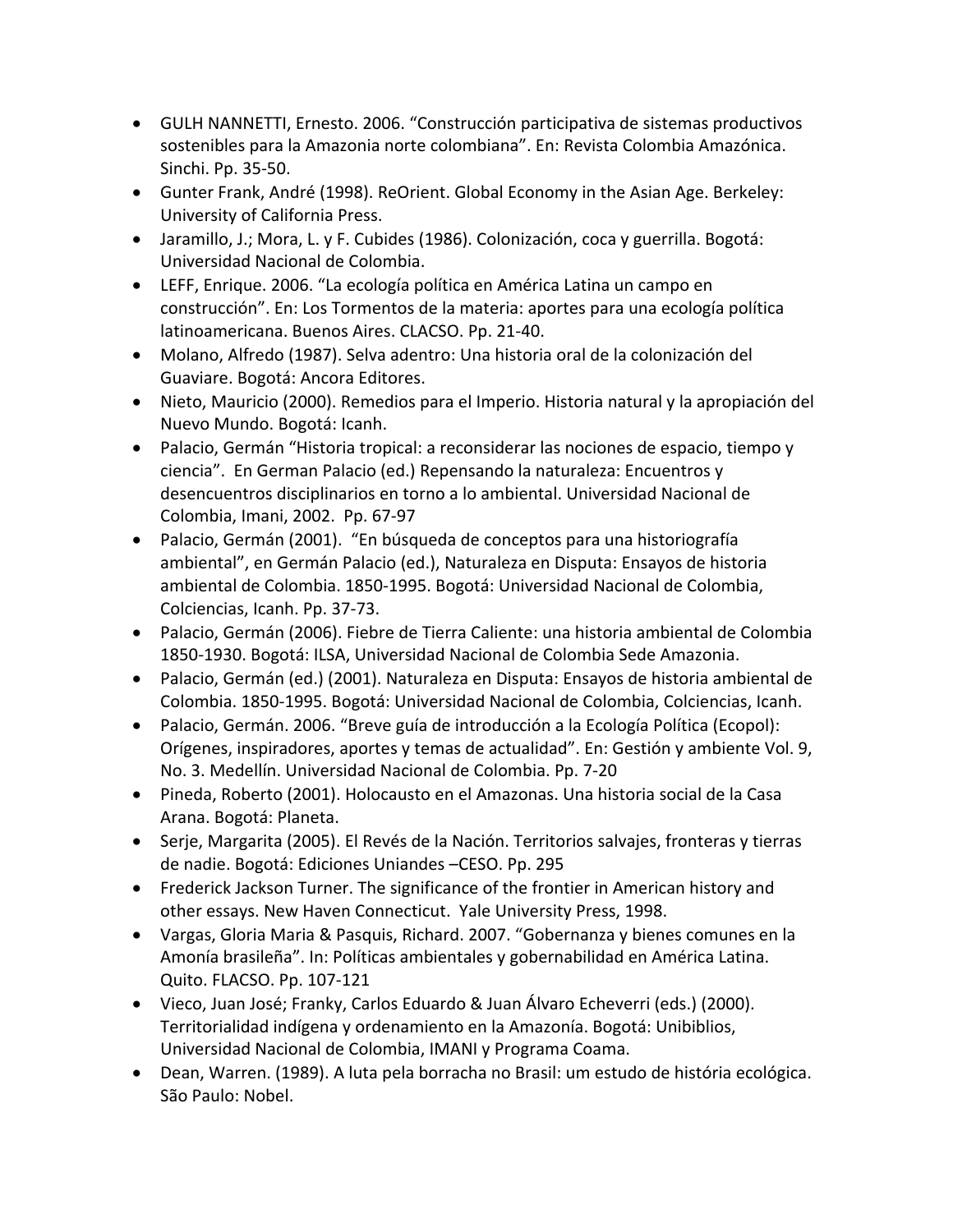- Weiss, Joseph; Vliet, Gerrt van & Pasquis, Richard. 2007. "Factores que estructuran el diálogo sobre políticas ambientales en la Amazonía brasileña". En: Políticas ambientales y gobernabilidad en América Latina. Quito. FLACSO. Pp. 29‐55
- Winiwarter, Verena. 2008. "Nationalized Nature on Picture Postcards: Subtexts of Tourism from an environmental Perspective". En: Global Environment. A Journal of History and Natural and Social Sciences. No. 1. Napoli. Pp. 192‐215
- Yepes Pérez, Fabio (2001). "Ganadería y transformación de ecosistemas: un análisis ambiental de la política de apropiación territorial", en Germán Palacio (ed.), Naturaleza en Disputa: Ensayos de historia ambiental de Colombia. 1850‐1995. Bogotá: Universidad Nacional de Colombia, Colciencias, Icanh. Pp. 117‐172.
- ZÁRATE, Carlos. Silvícolas, seringuerios y funcionarios. Unal‐Amazonia, Bogotá, 2008.
- Zener, Charles. 2000. "Toward a Broader vision of justice and nature conservation". En: People, Plants, & Justice: The politics of nature conservation. New York. Columbia University Press. Pp. 3‐20.

## **Othere Bibliography:**

- Deutz, Andrew M. 2005. "Biodiversity: Biodiversity governance after Johannesburg". En: Governance for sustainable development. A foundation for the future. London. Earthscan. Pp. 185‐202
- Elinor Melville. A Plague of Sheep. Environmental Consequences of the conquest of Mexico. Cambridge University Press, Cambridge, 1997. Pp. 203
- Escobar, Arturo. 2006. "Political Ecology of Globality and Difference". En: Gestión y ambiente Vol. 9, No. 3. Medellín. Universidad Nacional de Colombia. Pp. 29‐44
- García, Manuel Andrés. 2006. "Historia y medio ambiente: El sentido de la historia dentro del análisis ambiental por dimensiones". En: Gestión y ambiente Vol. 9, No. 3. Medellín. Universidad Nacional de Colombia. Pp. 91‐98
- Ivanova, Maria. 2005. "Environment: the path of global environmental governance  $$ form and function in historical perspective". En: Governance for sustainable development. A foundation for the future. London. Earthscan. Pp. 45‐72
- Claudia Leal. "La naturaleza en los estudios sociales". En German Palacio (ed.) Repensando la naturaleza: Encuentros y desencuentros disciplinarios en torno a lo ambiental. Universidad Nacional de Colombia, Imani, 2002Pp. 123‐137
- Leff, Enrique. 2006. "La ecología política en América Latina un campo en construcción". En: Los Tormentos de la materia: aportes para una ecología política latinoamericana. Buenos Aires. CLACSO. Pp. 21‐40.
- Litte, Paul: "Ecologia Política como Etnografía". Horizontes Antropológicos, Porto Alegre, n. 25, 2006. Pp. 85‐103
- Slater, Candace. 2000. "Justice for Whom? Contemporary Images of Amazonia". En: People, Plants, & Justice: The politics of nature conservation. New York. Columbia University Press. Pp. 67‐82